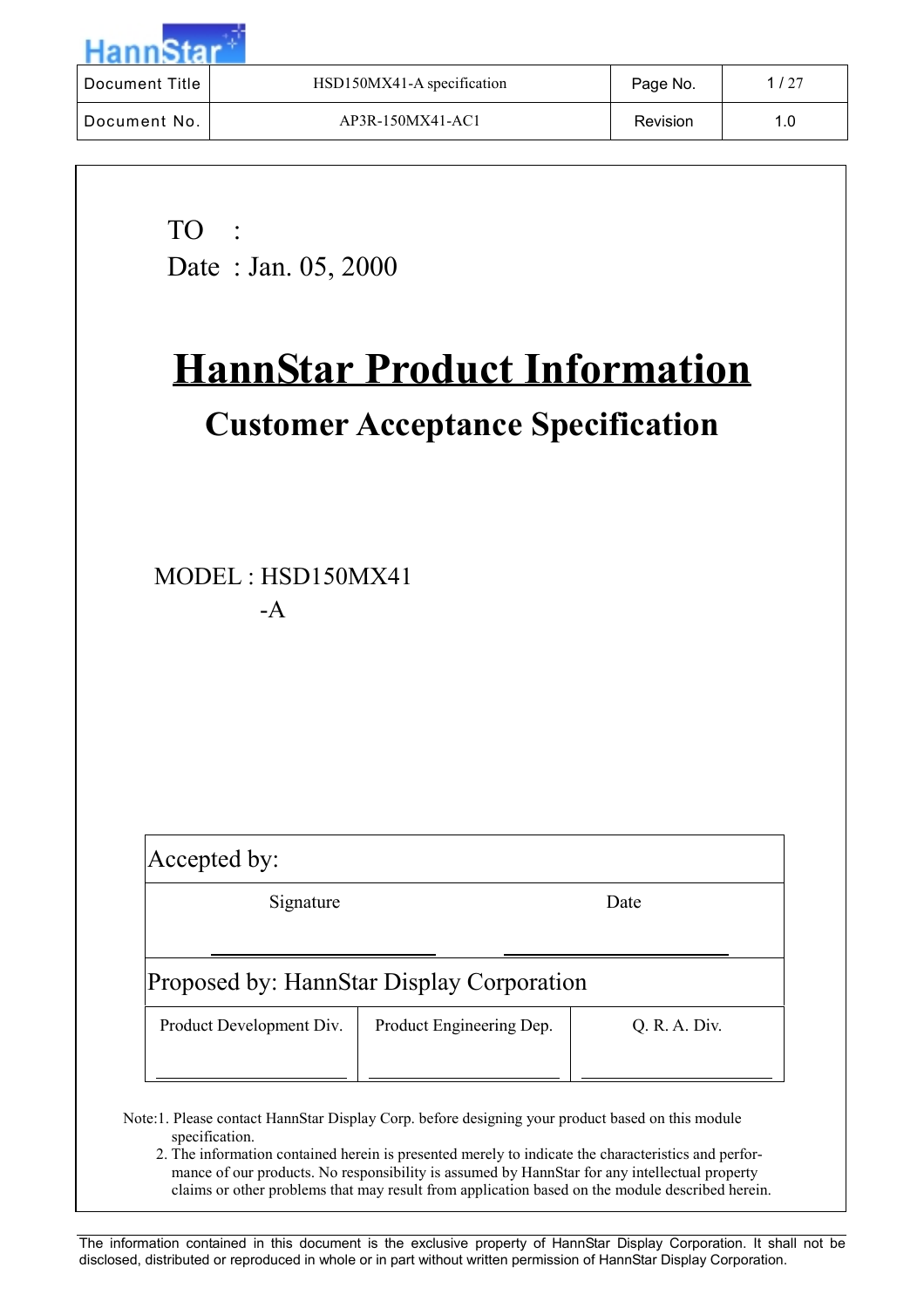| $-$ uann $-$   |                            |          |      |
|----------------|----------------------------|----------|------|
| Document Title | HSD150MX41-A specification | Page No. | 2/27 |
| Document No.   | AP3R-150MX41-AC1           | Revision | 1.0  |

# **CONTENT**

| 1.             | Record of revisions             | p.3  |
|----------------|---------------------------------|------|
| 2.             | General descriptions            | p.4  |
| 3 <sub>1</sub> | Absolute maximum ratings        | p.5  |
| 4.             | Optical characteristics         | p.6  |
| 5.             | Electrical characteristics      | p.9  |
| 6.             | <b>Block</b> diagram            | p.11 |
| 7.             | Interface pin connection        | p.12 |
| 8.             | Interface timing                | p.16 |
| 9.             | <b>Outline</b> dimension        | p.20 |
| 10.            | Lot mark                        | p.22 |
| 11.            | General precaution              | p.23 |
| 12.            | Visual inspection specification | p.25 |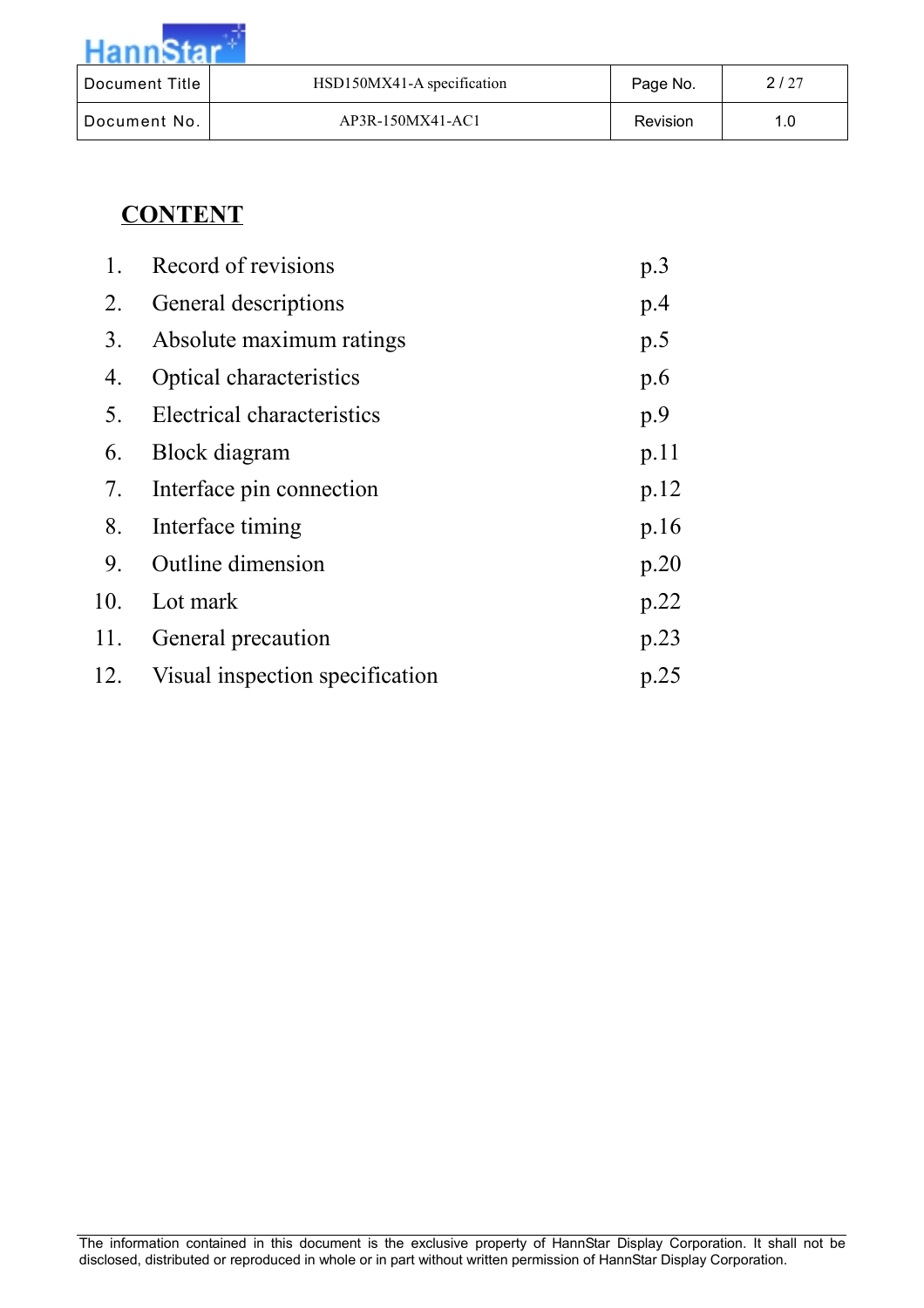| Document Title | HSD150MX41-A specification | Page No. | 3/27 |
|----------------|----------------------------|----------|------|
| Document No.   | AP3R-150MX41-AC1           | Revision | 1.0  |

# **1. RECORD OF REVISIONS**

| ECN. No. | Date          | Description of change                            |  |  |
|----------|---------------|--------------------------------------------------|--|--|
| $01\,$   | Jan. 05, 2000 | Specification for HSD150MX41-A was first issued. |  |  |
|          |               |                                                  |  |  |
|          |               |                                                  |  |  |
|          |               |                                                  |  |  |
|          |               |                                                  |  |  |
|          |               |                                                  |  |  |
|          |               |                                                  |  |  |
|          |               |                                                  |  |  |
|          |               |                                                  |  |  |
|          |               |                                                  |  |  |
|          |               |                                                  |  |  |
|          |               |                                                  |  |  |
|          |               |                                                  |  |  |
|          |               |                                                  |  |  |
|          |               |                                                  |  |  |
|          |               |                                                  |  |  |
|          |               |                                                  |  |  |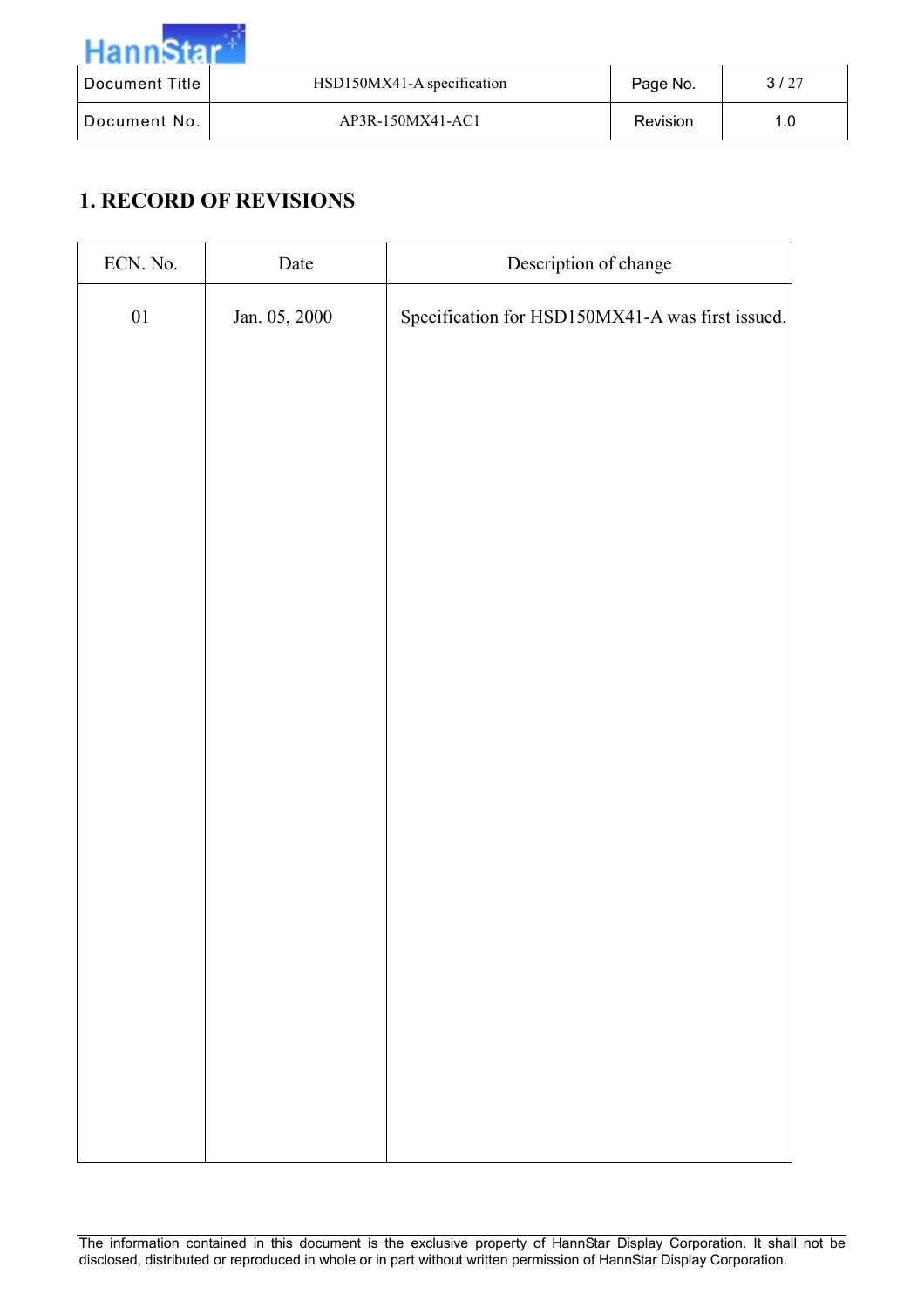| Document Title | HSD150MX41-A specification | Page No.        | 4/27 |
|----------------|----------------------------|-----------------|------|
| l Document No. | AP3R-150MX41-AC1           | <b>Revision</b> | 1.0  |

# **2. GENERAL DESCRIPTION**

HannStar Display model HSD150MX41-A is a color active matrix thin film transistor(TFT) liquid crystal display(LCD) that uses amorphous silicon TFT as a switching device. This model is composed of a TFT LCD panel, a driving circuit and a backlight system. This TFT LCD has a 15 inch diagonally measured active display area with XGA resolution(768 vertical by 1024 horizontal pixel array) and can display up to 262,144 colors.

#### FEATURES:

- **Example 1** High brightness with low power consumption
- Wide viewing angle
- Compact and light weight design
- 2 CCFLs(Cold Cathode Fluorescent Lamp)
- **DE** mode only
- CMOS interface with 6bit color data

#### APPLICATIONS:

- Desktop monitors
- moniputers
- Display terminals for AV applications
- Monitors for industrial applications

#### GENERAL INFORMATION:

| Item                         | Specification                        | Unit   |
|------------------------------|--------------------------------------|--------|
| Display area                 | 304.1 (H)*228.1(V)                   | mm     |
| Number of pixel              | $1024(H)*768(V)$                     | pixels |
| Pixel pitch                  | $0.297(H)*0.297(V)$                  | mm     |
| Pixel arrangement            | <b>RGB</b> Vertical stripe           |        |
| Display color                | 262,144                              |        |
| Display mode                 | Normally white                       |        |
| Surface treatment            | Antiglare, Hard-Coating (3H)         |        |
| Weight                       | 1100                                 | g      |
| Back-light                   | Bottom edge side 2-CCFL              |        |
| Input signal                 | CMOS interface with 6 bit color data |        |
| Power consumption            | 10.5                                 | W      |
| Optimum viewing<br>direction | $6$ o'clock                          |        |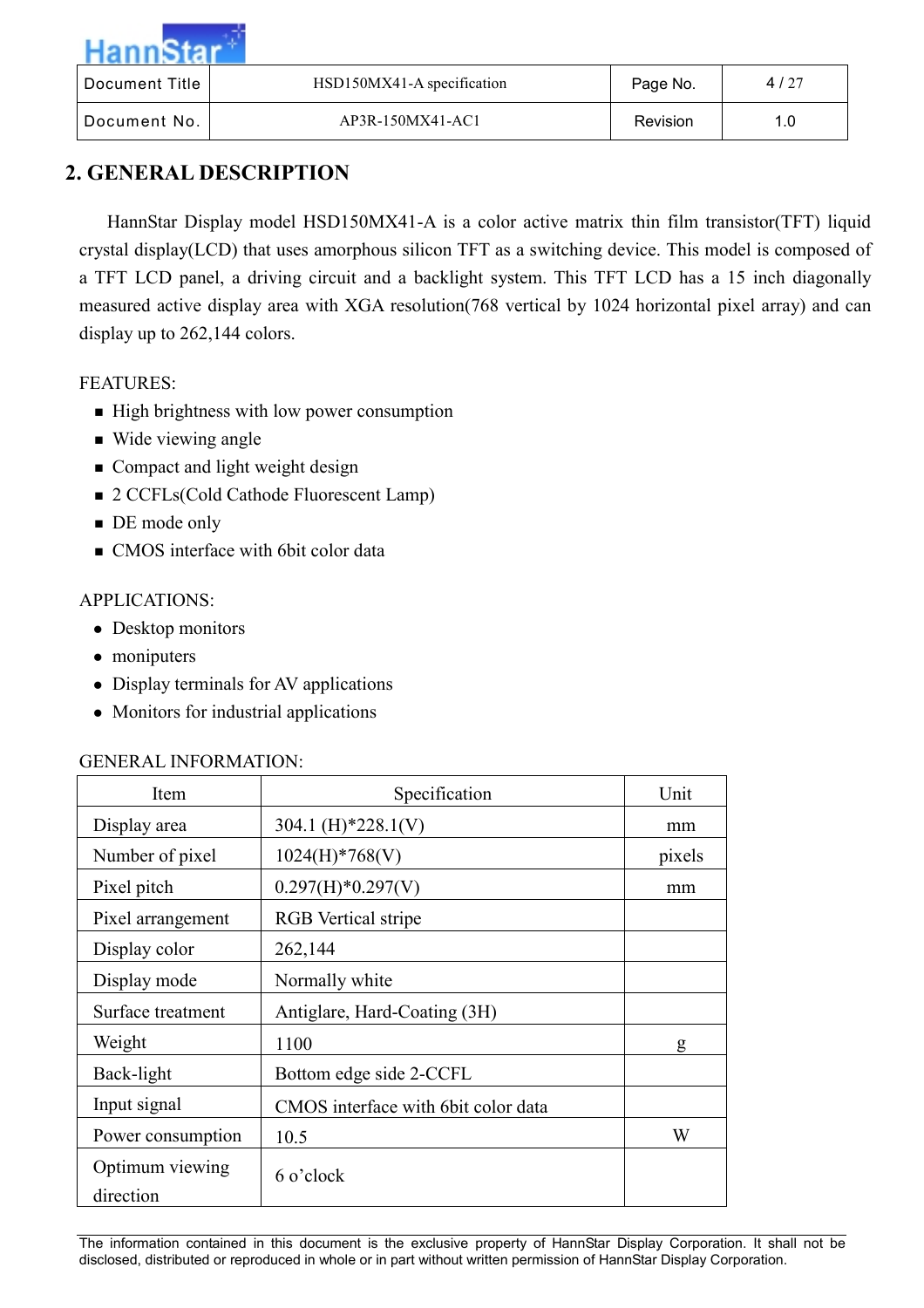| Hanns          |                            |          |      |
|----------------|----------------------------|----------|------|
| Document Title | HSD150MX41-A specification | Page No. | 5/27 |
| Document No.   | AP3R-150MX41-AC1           | Revision | 1.0  |

#### MECHANICAL INFORMATION

and the first

|        | Item                      | Min.  | Typ. | Max.  | Unit |
|--------|---------------------------|-------|------|-------|------|
|        | Horizontal(H)             | 335.5 | 336  | 336.5 | mm   |
| Module | Vertical(V)               | 248.5 | 249  | 249.5 | mm   |
| Size   | Depth(D)                  |       |      | 13.5  | mm   |
|        | Weight (without inverter) |       | 1070 | 1100  | g    |

# **3. ABSOLUTE MAXIMUM RATINGS**

#### 3.1 ABSOLUTE RATINGS OF ENVIRONMENT

| Item                     | Symbol           | Min.  | Max. | Unit        | Note              |
|--------------------------|------------------|-------|------|-------------|-------------------|
| Storage temperature      | $T_{\rm STG}$    | $-20$ | 65   | $\rm ^{o}C$ |                   |
| Operating temperature    | <b>OPR</b>       | 0     | 50   | $\rm ^{o}C$ |                   |
| Vibration(non-operating) | nop              |       | 1.5  | G           | $\Box$            |
| Shock(non-operating)     | $S_{\text{nop}}$ |       | 50   | G           | $\left( 2\right)$ |
| Storage humidity         | $\rm H_{STG}$    | 10    | 90   | %RH         | (3)               |

Note(1)10-200-10Hz sweep/cycle, X,Y,Z each directions, 0.5hr each

(2)20ms,  $\pm X, \pm Y, \pm Z$  direction, one time each. For this shock test, it is necessary to fill the silicon rubber between the shock jig as buffer.

 $(3)$ Max wet bulb temp =39 °C

#### 3.2 ELECTRICAL ABSOLUTE RATINGS

#### (1) TFT LCD MODULE

| Item                 | Symbol | Min.   | Max.           | Jnit | Note |
|----------------------|--------|--------|----------------|------|------|
| Power supply voltage | DD     | $-0.3$ | 4.0            |      |      |
| Logic input voltage  | in     | $-0.3$ | D <sub>D</sub> |      |      |

#### (2) BACK-LIGHT UNIT

| Item          | Symbol | Min. | Max. | Unit   | Note |
|---------------|--------|------|------|--------|------|
| Lamp voltage  |        |      | 2000 | V(rms) |      |
| Lamp current  |        |      | 7.0  | mA     |      |
| Lamp freqency |        |      | 100  | KHz    |      |

Note: (1) Permanent damage may occur to the LCD module if beyond this specification.

Functional operation should be restricted to the conditions described under Normal Operating Conditions.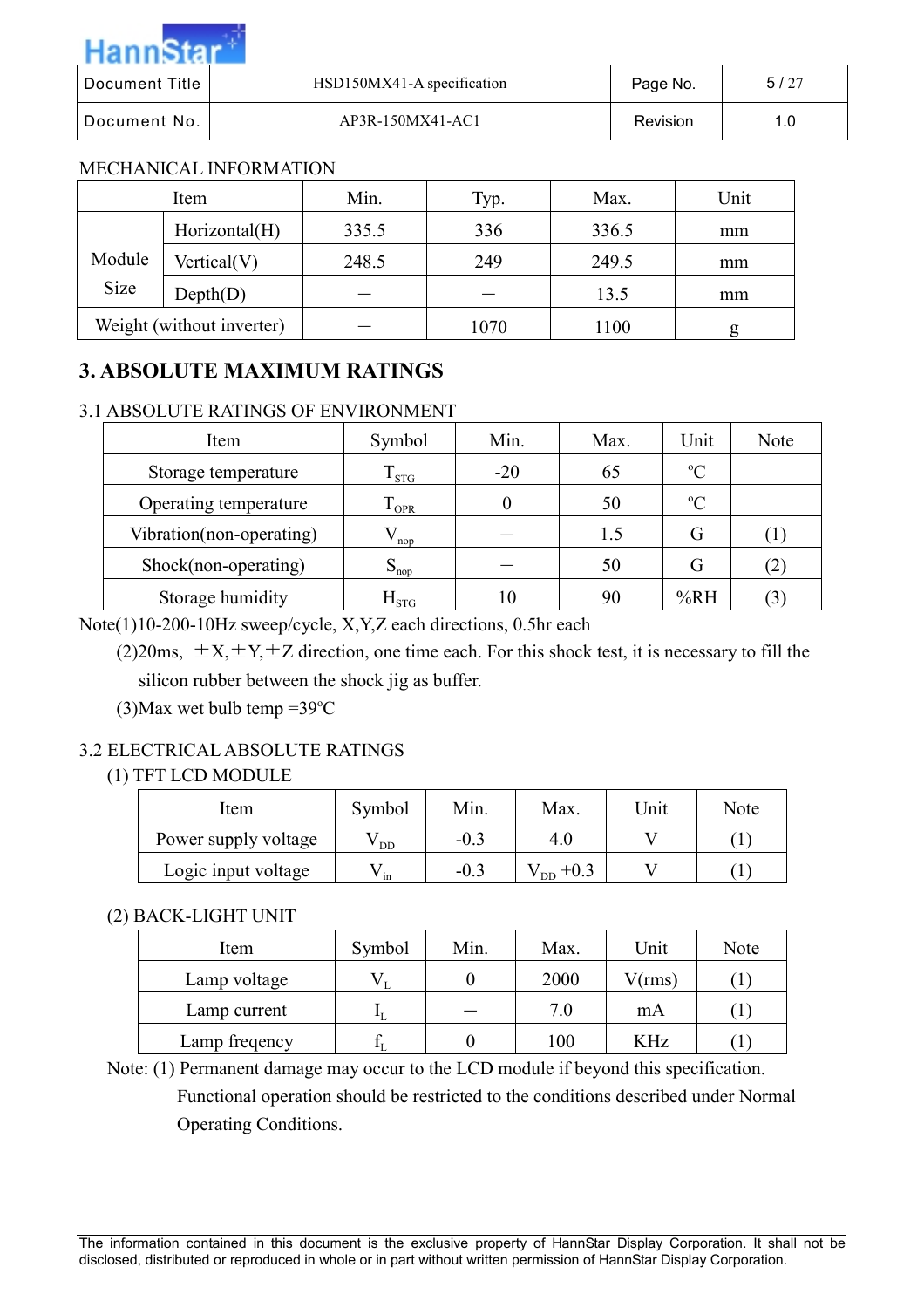$annS$ 

Document Title | HSD150MX41-A specification | Page No. | 6/27

Document No. | AP3R-150MX41-AC1 | Revision | 1.0

# **4. OPTICAL CHARACTERISTICS**

| Item                                  |               | Symbol                        | Condition            | Min. | Typ. | Max. | Unit              | Note   |
|---------------------------------------|---------------|-------------------------------|----------------------|------|------|------|-------------------|--------|
| Contrast                              |               | <b>CR</b>                     |                      |      | 250  |      |                   | (1)(2) |
| Response                              | <b>Rising</b> | $T_R$                         |                      |      | 10   |      |                   |        |
| time                                  | Falling       | $T_{\scriptscriptstyle\rm F}$ |                      |      | 40   |      | msec              | (1)(3) |
| White luminance<br>(center of screen) |               | $Y_L$                         |                      |      | 200  |      | cd/m <sup>2</sup> |        |
|                                       |               | Rx                            | $\Theta = 0$         | 0.57 | 0.62 | 0.67 |                   |        |
|                                       | Red           | Ry                            | $\Phi = 0$<br>Normal | 0.28 | 0.33 | 0.38 |                   |        |
|                                       | Green         | Gx                            | Viewing              | 0.23 | 0.28 | 0.33 |                   |        |
| Color<br>chromaticity                 |               | Gy                            | Angle                | 0.54 | 0.59 | 0.64 |                   |        |
| (CIE1931)                             | Blue          | Bx                            |                      | 0.09 | 0.14 | 0.19 |                   |        |
|                                       |               | By                            |                      | 0.06 | 0.11 | 0.16 |                   | (1)(4) |
|                                       |               | Wx                            |                      | 0.25 | 0.30 | 0.35 |                   |        |
|                                       | White         | Wy                            |                      | 0.28 | 0.33 | 0.38 |                   |        |
|                                       |               | $\Theta_{\rm L}$              |                      |      | 60   |      |                   |        |
| Viewing<br>angle                      | Hor.          | $\Theta_{\textrm{\tiny R}}$   |                      |      | 60   |      |                   |        |
|                                       |               | $\Phi_{\rm H}$                | CR > 10              |      | 40   |      |                   |        |
|                                       | Ver.          | $\Phi_{\text{L}}$             |                      |      | 45   |      |                   |        |
| Brightness uniformity                 |               | $\mathbf{B}_{\text{UNI}}$     |                      | 60   |      |      | $\frac{0}{0}$     | (5)    |

Measuring condition :

- Measuring surrounding : dark room
- Lamp current  $I_L$ :6±0.1mA
- $V_{DD}$ =3.3V,  $f_V$ =60Hz,  $f_{DCLK}$ =32.5MHz
- Surrounding temperature :  $25 \pm 2^{\circ}$ C
- 30 min. warm-up time
- Measuring equipment :
- $\bullet$  BM-7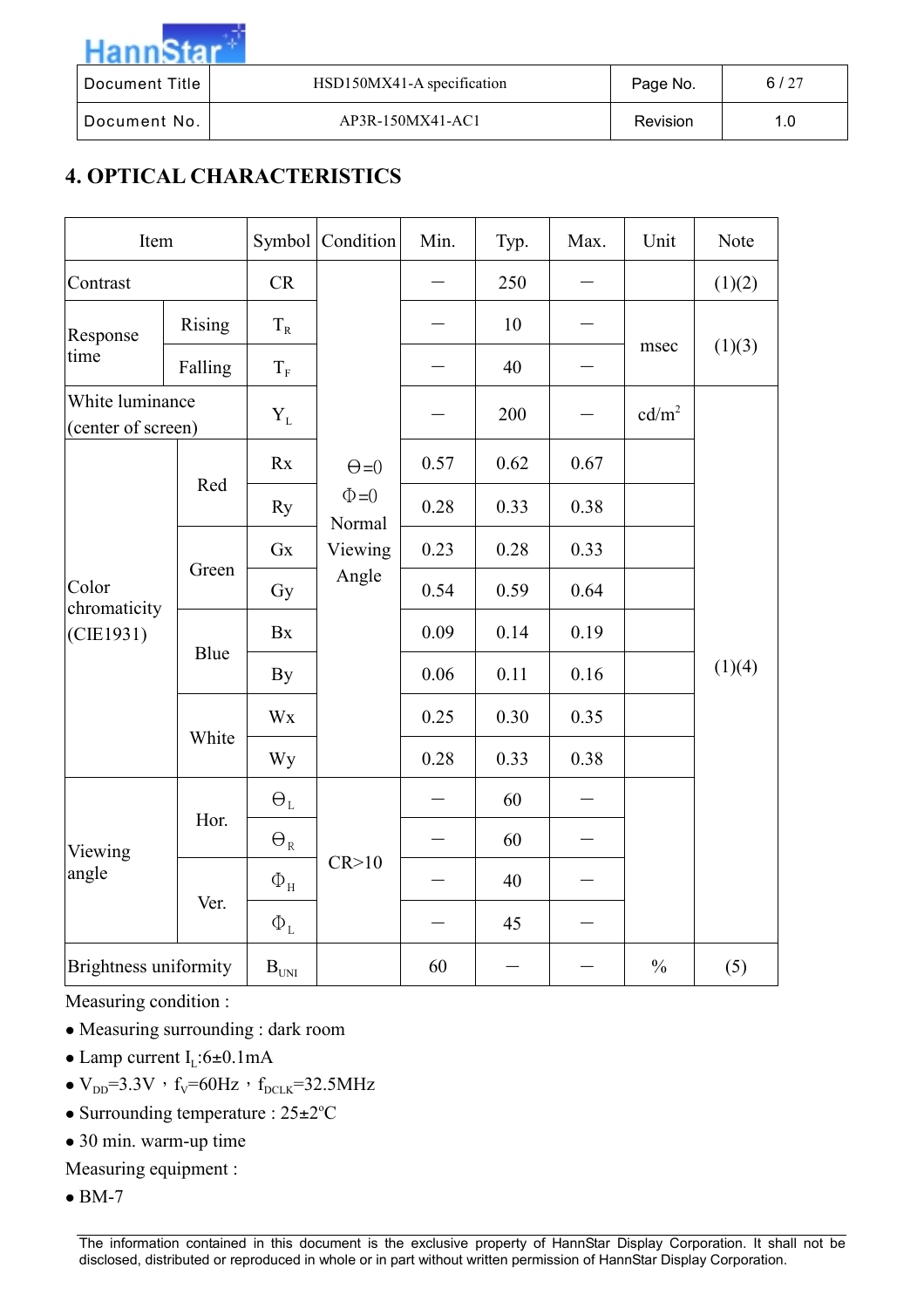| Hanne          |                            |          |      |
|----------------|----------------------------|----------|------|
| Document Title | HSD150MX41-A specification | Page No. | 7/27 |
| Document No.   | AP3R-150MX41-AC1           | Revision | 1.0  |

Note (1) Definition of Viewing Angle :



Note (2) Definition of Contrast Ratio (CR) : measured at the center point of panel

> $CR =$  $\overline{\phantom{a}}$ Luminance with all pixels white (L63) Luminance with all pixels black (L0)

Note (3) Definition of Response Time : Sum of  $T_R$  and  $T_F$ 

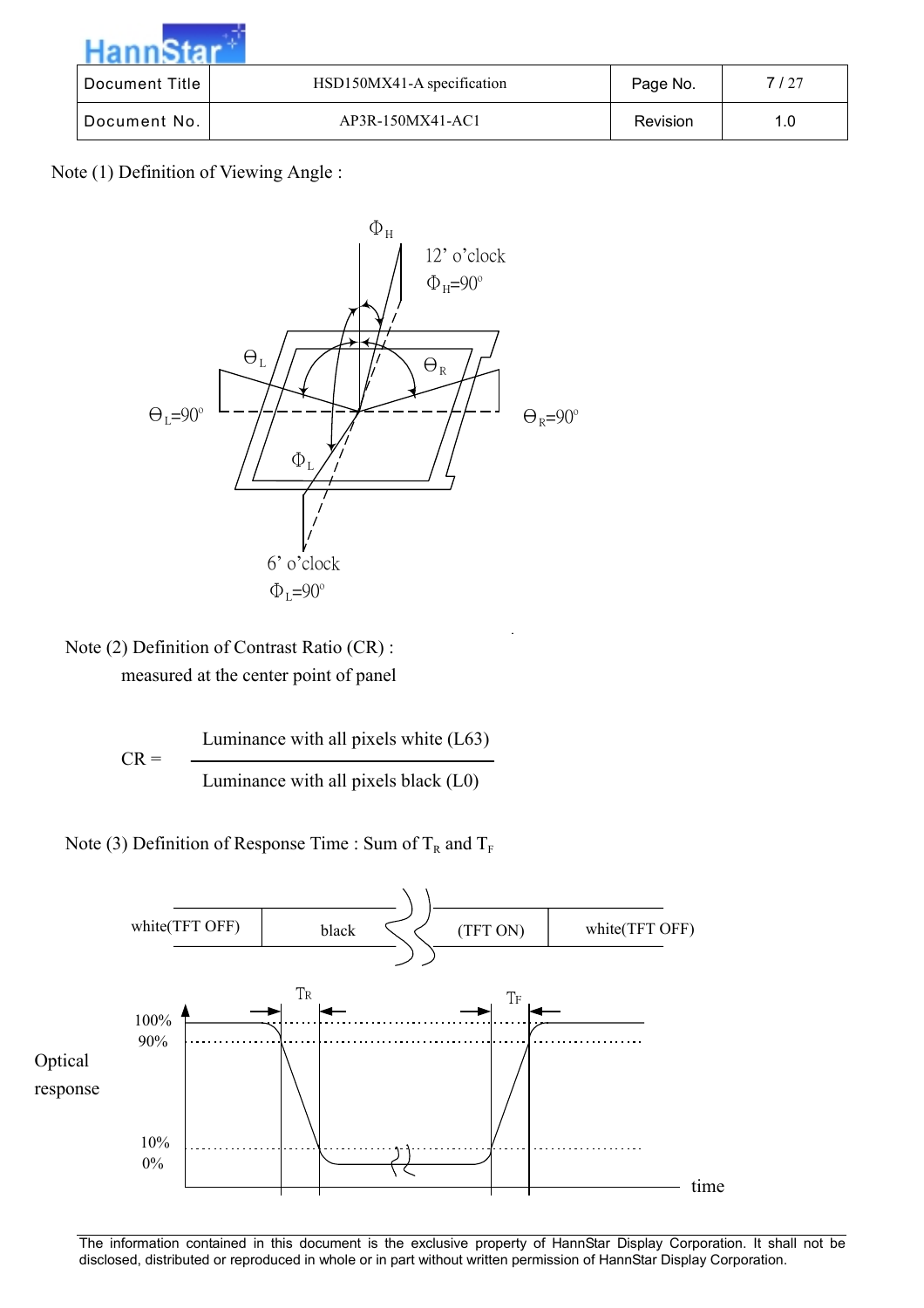| Document Title | HSD150MX41-A specification | Page No. | 8/27 |
|----------------|----------------------------|----------|------|
| Document No.   | AP3R-150MX41-AC1           | Revision | 1.0  |

Note (4) Optical characteristics measurement setup



Center of panel

Note (5) Definition of brightness uniformity

Luminance uniformity=(Min Luminance)/(Max Luminance)x100%

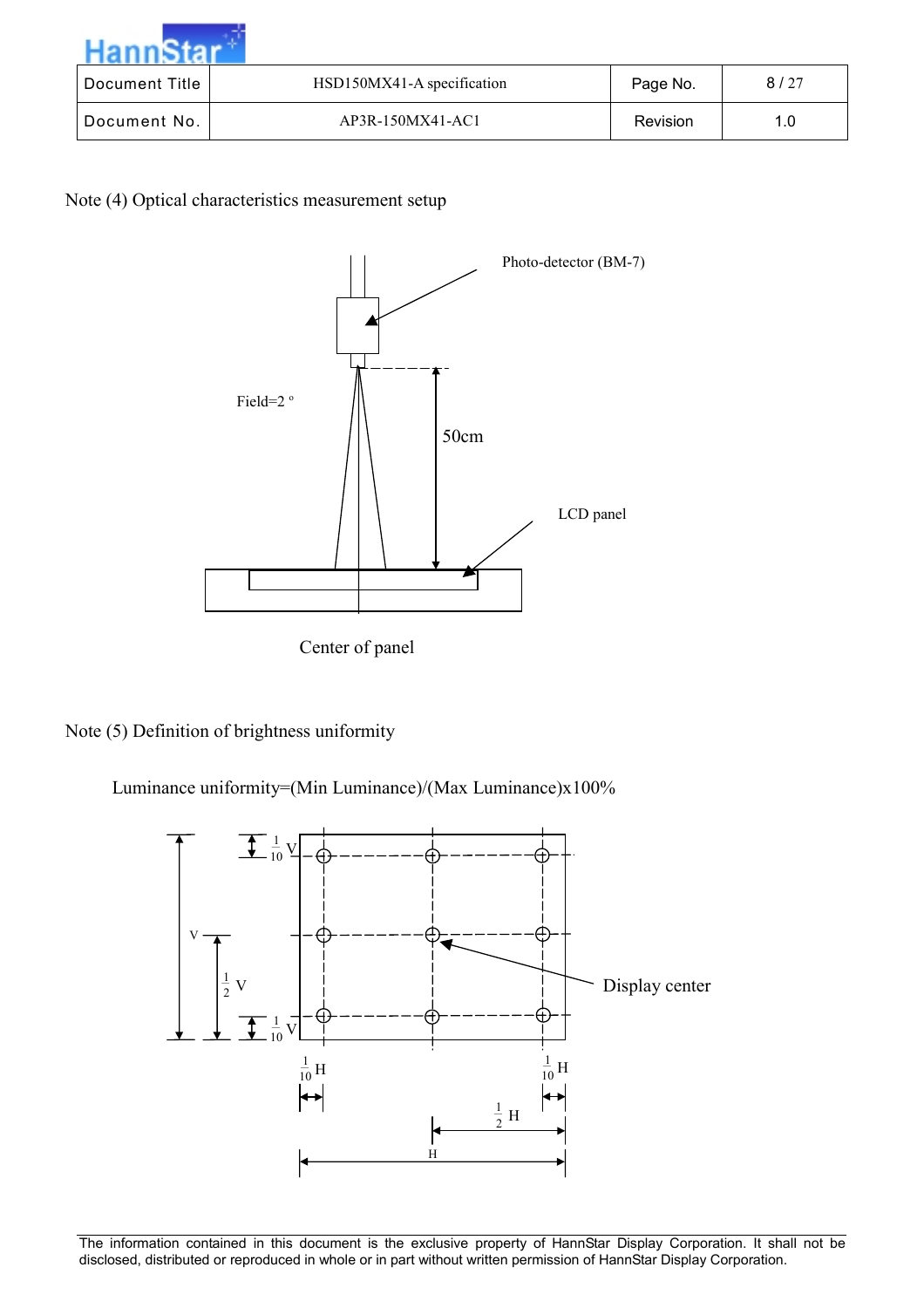| Hanne-         |                            |                 |      |
|----------------|----------------------------|-----------------|------|
| Document Title | HSD150MX41-A specification | Page No.        | 9/27 |
| Document No.   | AP3R-150MX41-AC1           | <b>Revision</b> | 1.0  |

# **5. ELECTRICAL CHARACTERISTICS**

┰

#### 5.1 TFT LCD MODULE

| Item                       |        | Symbol       | Min.             | Typ.  | Max.  | Unit       | Note |
|----------------------------|--------|--------------|------------------|-------|-------|------------|------|
| Voltage of power supply    |        | $\rm V_{DD}$ | 3.0              | 3.3   | 3.6   | V          |      |
|                            | High   | $V_{IH}$     | 2.4              |       | 3.6   | V          |      |
| Input voltage              | Low    | $V_{IL}$     | $\boldsymbol{0}$ |       | 0.9   | V          |      |
| Current of<br>power supply | Mosaic | $I_{DD}$     |                  | 460   |       | mA         | (1)  |
| Vsync frequency            |        | $f_{V}$      |                  | 60.00 | 75.00 | Hz         | (2)  |
| Hsync frequency            |        | $f_{\rm H}$  |                  | 48.35 | 60.00 | kHz        |      |
| Main frequency             |        | $f_{DCLK}$   |                  | 32.50 | 39.37 | <b>MHz</b> |      |



(2)When  $f_v$  is too low, a flicker may be occurred on the display.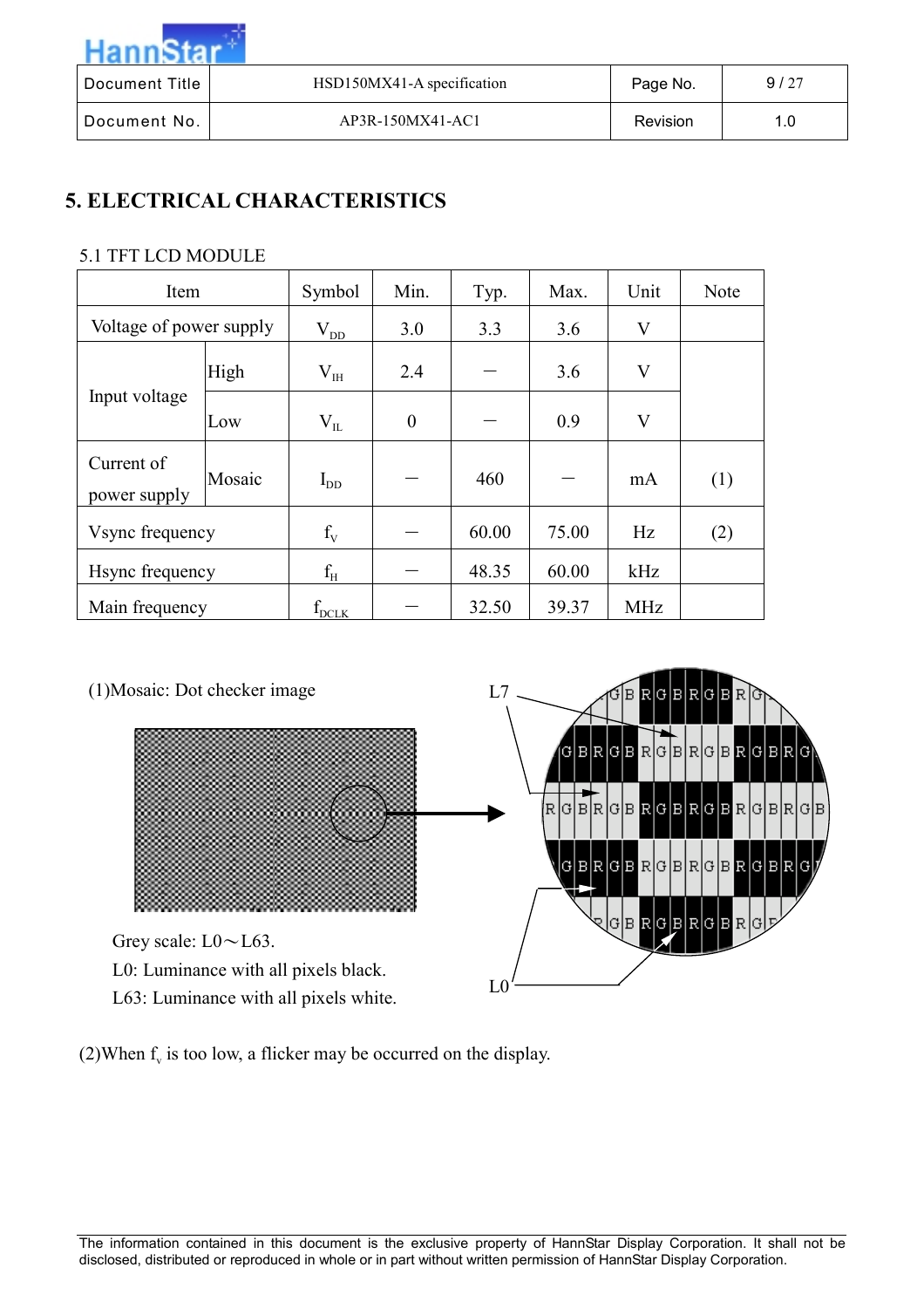| Hanne          |                            |          |       |
|----------------|----------------------------|----------|-------|
| Document Title | HSD150MX41-A specification | Page No. | 10/27 |
| Document No.   | AP3R-150MX41-AC1           | Revision | 1.0   |

#### 5.2 BACK-LIGHT UNIT

The back-light system is an edge-lighting type with 2 CCFL(Cold Cathod Fluorescent Lamp). The characteristics of two lamps are shown in the following tables.

| Item                | Symbol                    | Min.   | Typ. | Max. | Unit       | Note              |
|---------------------|---------------------------|--------|------|------|------------|-------------------|
| Lamp current        | $\mathbf{I}_{\mathrm{L}}$ | 3.0    | 6.0  | 7.0  | mA(rms)    | (1)               |
| Lamp voltage        | $\rm V_L$                 |        | 640  |      | V(rms)     | $Ir=6.0mA$        |
| Frequency           | $f_L$                     | 20     | 30   | 70   | <b>KHz</b> | (2)               |
| Operating life time | Hr                        | 50,000 |      |      | Hour       | (3)               |
|                     | Vs                        |        |      | 1220 |            | at $25^{\circ}$ C |
| Startup voltage     |                           |        |      | 1410 | V(rms)     | at $0^{\circ}$ C  |

Note(1)Lamp current is measured with current meter for high frequency as shown below. Specified values are for a lamp.



- (2)Lamp frequency may produce interference with horizontal synchronous frequency and this may cause line flow on the display. Therefore lamp frequency shall be detached from the horizontal synchronous frequency and its harmonics as far as possible in order to avoid interference.
- (3) Life time (Hr) can be defined as the time in which it continues to operate under the condition: Ta=25±3°C,  $I_1$ =6.0mA(rms) and  $f_1$ =30 KHz until one of the following event occurs:
	- 1.When the brightness becomes 50%.
	- 2.When the startup voltage (Vs) at 0ºC becomes higher than the maximal value of Vs specified above.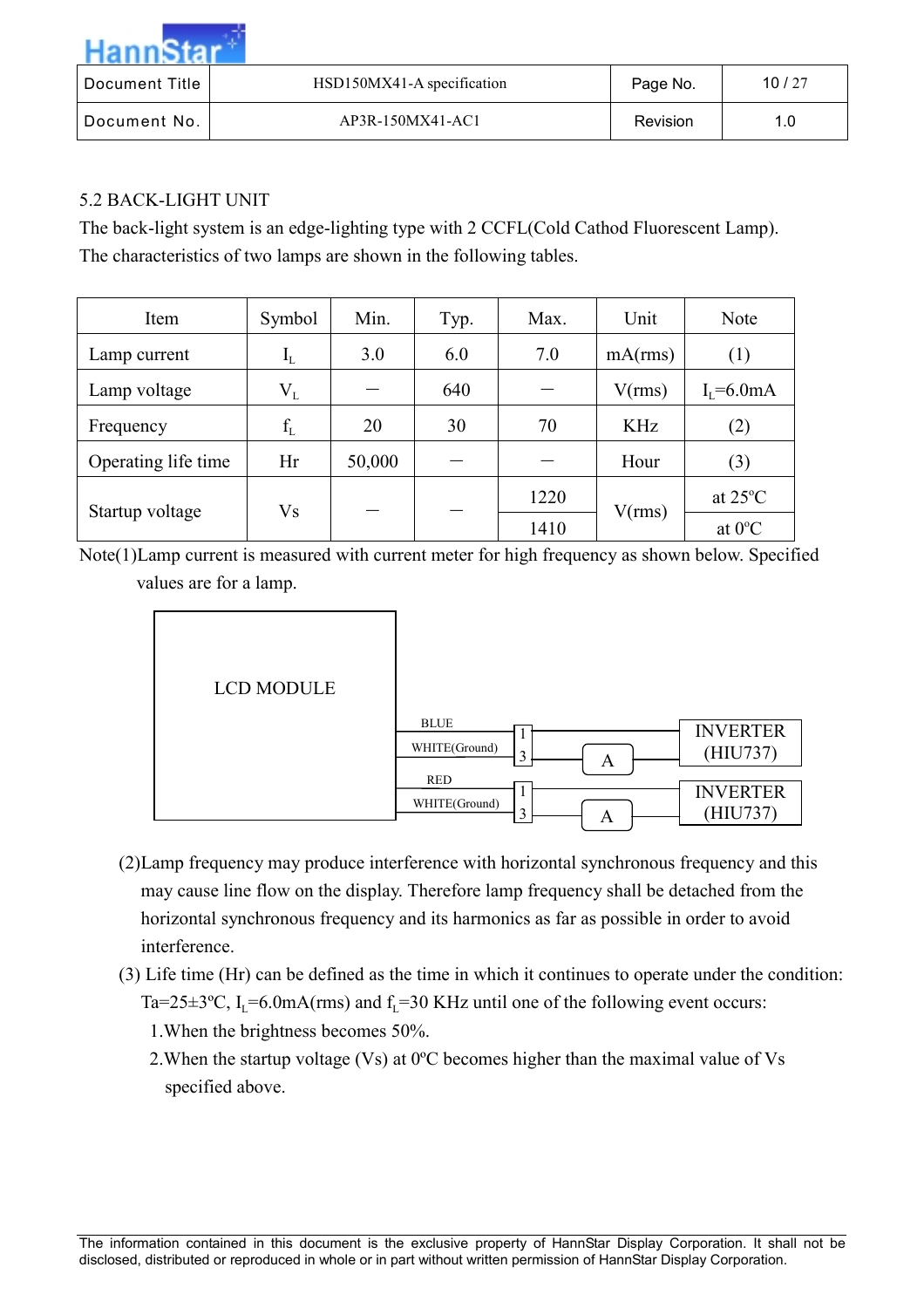| Hann           |                            |          |          |
|----------------|----------------------------|----------|----------|
| Document Title | HSD150MX41-A specification | Page No. | 11 $/27$ |
| Document No.   | AP3R-150MX41-AC1           | Revision | 1.0      |

# **6. BLOCK DIAGRAM**

### 6.1 TFT LCD MODULE



6.2 BACK-LIGHT UNIT

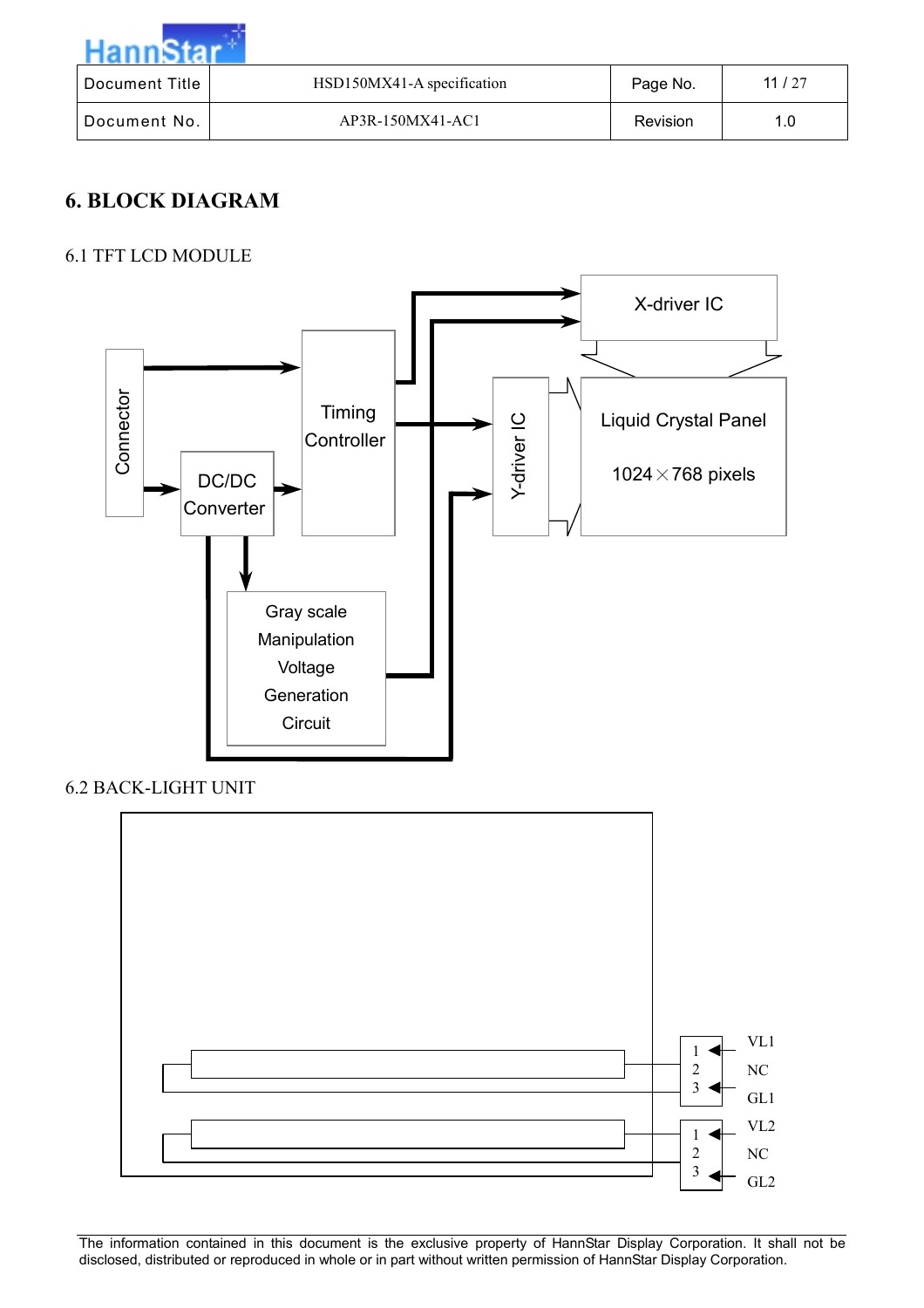

| Document Title | HSD150MX41-A specification | Page No. | 12/27 |
|----------------|----------------------------|----------|-------|
| Document No.   | AP3R-150MX41-AC1           | Revision |       |

# **7. INTERFACE PIN CONNECTION**

### 7.1 TFT LCD MODULE

CN1<sup>1)2)3)</sup> INPUT SIGNAL (FX8-60S-SV/HIROSE ELECTRIC CO., LTD)<sup>1)2)3)</sup>

# MATING CONNECTOR: FX8-60P-SV/HIROSE ELECTRIC CO., LTD

| Terminal<br>no. | Symbol          | Function                                  |            | Terminal<br>no. | Symbol           | Function                        |             |
|-----------------|-----------------|-------------------------------------------|------------|-----------------|------------------|---------------------------------|-------------|
| $\mathbf{1}$    | <b>GND</b>      | Ground                                    |            | 31              | EB <sub>5</sub>  | <b>BLUE DATA B5 (MSB)</b>       | <b>EVEN</b> |
| $\overline{2}$  | <b>GND</b>      | Ground                                    |            | 32              | EB4              | <b>BLUE DATA B4</b>             | <b>EVEN</b> |
| $\overline{3}$  | <b>ENAB</b>     | COMPOUND SYNCHONAIZATION<br><b>SIGNAL</b> |            | 33              | EB <sub>3</sub>  | <b>BLUE DATA B3</b>             | <b>EVEN</b> |
| $\overline{4}$  | NC              |                                           |            | 34              | EB <sub>2</sub>  | <b>BLUE DATA B2</b>             | <b>EVEN</b> |
| 5               | NC              |                                           |            | 35              | EB1              | <b>BLUE DATA B1</b>             | <b>EVEN</b> |
| 6               | <b>GND</b>      | Ground                                    |            | 36              | E <sub>B</sub> 0 | <b>BLUE DATA B0 (LSB)</b>       | <b>EVEN</b> |
| $\overline{7}$  | OB <sub>5</sub> | <b>BLUE DATA B5 (MSB)</b>                 | <b>ODD</b> | 37              | <b>GND</b>       | Ground                          |             |
| 8               | OB <sub>4</sub> | <b>BLUE DATA B4</b>                       | ODD        | 38              | EG5              | <b>GREEN DATA G5 (MSB) EVEN</b> |             |
| 9               | OB <sub>3</sub> | <b>BLUE DATA B3</b>                       | ODD        | 39              | EG4              | <b>GREEN DATA G4</b>            | <b>EVEN</b> |
| 10              | OB <sub>2</sub> | <b>BLUE DATA B2</b>                       | ODD        | 40              | EG <sub>3</sub>  | <b>GREEN DATA G3</b>            | <b>EVEN</b> |
| 11              | OB1             | <b>BLUE DATA B1</b>                       | ODD        | 41              | EG2              | <b>GREEN DATA G2</b>            | <b>EVEN</b> |
| 12              | OB <sub>0</sub> | <b>BLUE DATA B0 (LSB)</b>                 | ODD        | 42              | EG1              | <b>GREEN DATA G1</b>            | <b>EVEN</b> |
| 13              | <b>GND</b>      | Ground                                    |            | 43              | EG <sub>0</sub>  | <b>GREEN DATA G0 (LSB) EVEN</b> |             |
| 14              | OG5             | <b>GREEN DATA G5 (MSB) ODD</b>            |            | 44              | <b>GND</b>       | Ground                          |             |
| 15              | OG4             | <b>GREEN DATA G4</b>                      | ODD        | 45              | ER5              | RED DATA R5 (MSB)               | <b>EVEN</b> |
| 16              | OG <sub>3</sub> | <b>GREEN DATA G3</b>                      | ODD        | 46              | ER4              | <b>RED DATA R4</b>              | <b>EVEN</b> |
| 17              | OG <sub>2</sub> | <b>GREEN DATA G2</b>                      | <b>ODD</b> | 47              | ER3              | <b>RED DATA R3</b>              | <b>EVEN</b> |
| 18              | OG1             | <b>GREEN DATA G1</b>                      | ODD        | 48              | ER <sub>2</sub>  | <b>RED DATA R2</b>              | <b>EVEN</b> |
| 19              | OG0             | <b>GREEN DATA G0 (LSB)</b>                | <b>ODD</b> | 49              | ER1              | <b>RED DATA R1</b>              | <b>EVEN</b> |
| 20              | <b>GND</b>      | Ground                                    |            | 50              | ER <sub>0</sub>  | RED DATA R0 (LSB)               | <b>EVEN</b> |
| 21              | OR5             | RED DATA R5 (MSB)                         | ODD        | 51              | <b>GND</b>       | Ground                          |             |
| 22              | OR4             | <b>RED DATA R4</b>                        | ODD        | 52              | <b>ENCLK</b>     | PIXEL CLOCK                     | <b>EVEN</b> |
| 23              | OR3             | <b>RED DATA R3</b>                        | ODD        | 53              | <b>GND</b>       | Ground                          |             |
| 24              | OR <sub>2</sub> | <b>RED DATA R2</b>                        | <b>ODD</b> | 54              | <b>GND</b>       | Ground                          |             |
| 25              | OR1             | <b>RED DATA R1</b>                        | ODD        | 55              | <b>VDD</b>       | 3.3 V POWER SUPPLY              |             |
| 26              | OR <sub>0</sub> | RED DATA R0 (LSB)                         | ODD        | 56              | <b>VDD</b>       | <b>3.3 V POWER SUPPLY</b>       |             |
| 27              | <b>GND</b>      | Ground                                    |            | 57              | <b>VDD</b>       | <b>3.3 V POWER SUPPLY</b>       |             |
| 28              |                 | <b>ONCLK PIXEL CLOCK</b>                  | <b>ODD</b> | 58              | <b>VDD</b>       | <b>3.3 V POWER SUPPLY</b>       |             |
| 29              | <b>GND</b>      | Ground                                    |            | 59              | <b>GND</b>       | Ground                          |             |
| 30              | <b>GND</b>      | Ground                                    |            | 60              | <b>GND</b>       | Ground                          |             |

1) Please connect NC pin to nothing. Don't connect it to ground nor to other signal input. (NC pin should be open.)

2) Please connect GND pin to ground. Don't use it as no-connect nor connect with high lmpedance.

3) 262,144 colors are displayed by the combinations of 18 bits data.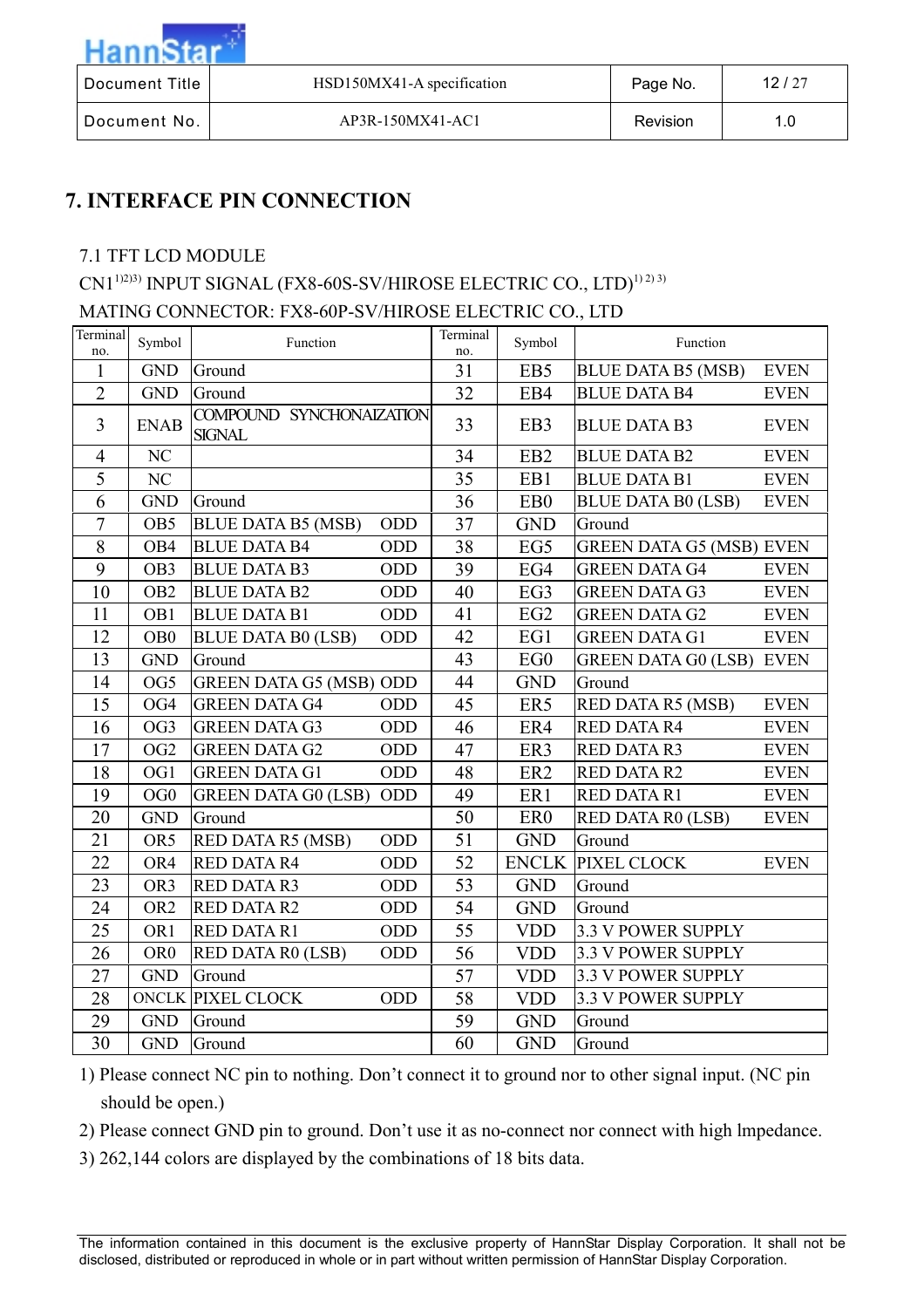| Document Title | HSD150MX41-A specification | Page No.        | 13/27 |  |  |  |  |
|----------------|----------------------------|-----------------|-------|--|--|--|--|
| Document No.   | AP3R-150MX41-AC1           | <b>Revision</b> | 1.0   |  |  |  |  |

#### 7.2 BACK-LIGHT UNIT CN21) CCFL POWER SOURCE BHR-03VS-1/JAPAN SOLDERLESS TERMINAL MFG CO., LTD.<sup>1)</sup> Mating Connector : SM02 (8.0) B-BHS/JAPAN SOLDERLESS TERMINAL MFG CO., LTD.

| Terminal no.<br>Symbol |     | <b>Function</b>                  |  |  |  |
|------------------------|-----|----------------------------------|--|--|--|
|                        |     | CCFL power supply (high voltage) |  |  |  |
|                        |     |                                  |  |  |  |
|                        | GL. | (CCFL power supply (low voltage) |  |  |  |

#### CN31) CCFL POWER SOURCE BHR-03VS-1/JAPAN SOLDERLESS TERMINAL MFG CO., LTD.<sup>1)</sup> Mating Connector : SM02 (8.0) B-BHS/JAPAN SOLDERLESS TERMINAL MFG CO., LTD.

| Terminal no. | Symbol | <b>Function</b>                  |  |  |  |
|--------------|--------|----------------------------------|--|--|--|
|              |        | CCFL power supply (high voltage) |  |  |  |
|              |        |                                  |  |  |  |
|              |        | CCFL power supply (low voltage)  |  |  |  |

Note

1) Please connect NC pin to nothing. Don't connect it to ground nor to other signal input. (NC pin should be open.)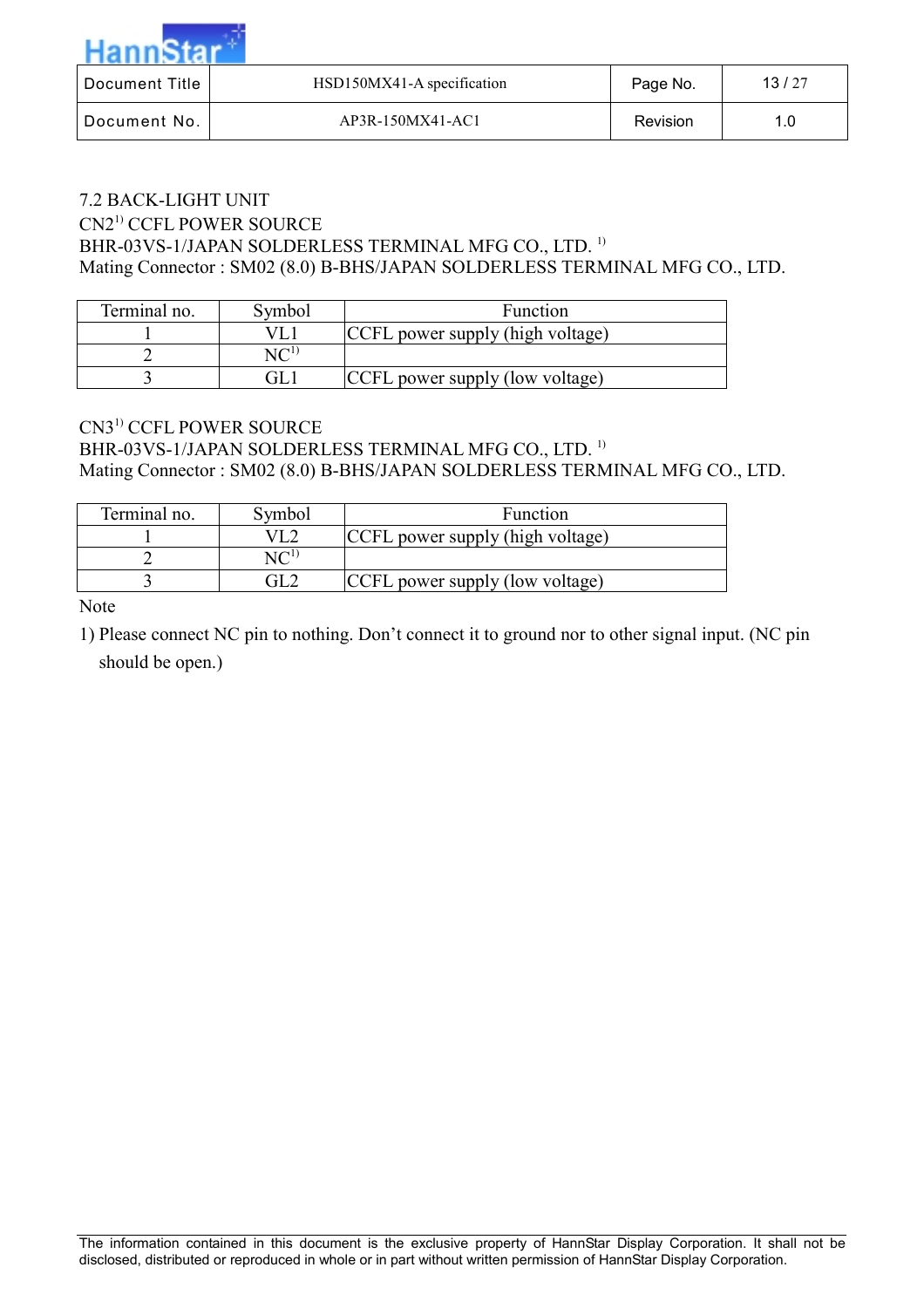| Document Title | HSD150MX41-A specification | Page No. | 14/27 |
|----------------|----------------------------|----------|-------|
| Document No.   | AP3R-150MX41-AC1           | Revision | 1.0   |

#### 7.3 RELATIONSHIP BETWEEN DISPLAYED COLOR AND INPUT DATA

|                           |                    | <b>MSB</b>            |                           |                         |                         |                | LSB            | <b>MSB</b> |                  |                         |                           |                           | <b>LSB</b> MSB |   |                           |                |                |                    | <b>LSB</b>              | Gray scale                   |
|---------------------------|--------------------|-----------------------|---------------------------|-------------------------|-------------------------|----------------|----------------|------------|------------------|-------------------------|---------------------------|---------------------------|----------------|---|---------------------------|----------------|----------------|--------------------|-------------------------|------------------------------|
|                           | Display            |                       | R5 R4 R3                  |                         |                         |                |                |            | R2 R1 R0G5 G4 G3 |                         | G 2 G 1                   |                           |                |   | G0 B5B4B3                 |                |                | <b>B2 B1</b>       | B <sub>0</sub>          | level                        |
|                           | <b>Black</b>       | L                     | L                         | L                       | $\mathbf L$             | L              | L              | L          | L                | L                       | L                         | L                         | L              | L | L                         | L              | $\Gamma$       | L                  | L                       | $\overline{\phantom{0}}$     |
|                           | Blue               | L                     | $\overline{L}$            | L                       | $\mathbf L$             | L              | L L            |            | $\mathbf L$      | $\mathbf L$             | L                         | $\mathbf L$               | LH             |   | $\overline{H}$            | $\overline{H}$ | H              | $\mathbf H$        | $\mathbf H$             | $\qquad \qquad \blacksquare$ |
|                           | Green              | L                     | $\mathbf L$               | $\mathbf{L}$            | $\mathbf L$             | L              | LH             |            | $\mathbf H$      | H                       | $\mathbf H$               | $\rm H$                   | H L            |   | $\mathbf L$               | $\mathbf L$    | L              | L                  | L                       | $\qquad \qquad \blacksquare$ |
| Basic                     | Light Blue $ L $   |                       | L                         | L                       | L                       | L              | LH             |            | H                | H                       | H                         | H                         | H H            |   | $\overline{H}$            | H              | H              | $\mathbf H$        | $\overline{\mathrm{H}}$ | $\qquad \qquad \blacksquare$ |
| color                     | Red                | H                     | H                         | H                       | H                       | $\,$ H         | H L            |            | $\overline{L}$   | $\mathbf L$             | L                         | $\mathbf L$               | L              | L | $\mathbf L$               | $\mathbf L$    | L              | L                  | L                       | $\qquad \qquad \blacksquare$ |
|                           | Purple             | H                     | H                         | H                       | H                       | $\,$ H         | H L            |            | $\mathbf L$      | $\mathbf L$             | L                         | $\overline{L}$            | LH             |   | $\overline{\rm H}$        | H              | H              | $\boldsymbol{H}$   | $\overline{\mathrm{H}}$ | $\qquad \qquad \blacksquare$ |
|                           | Yellow             | H                     | H                         | H                       | $\mathbf H$             | $\,$ H         | H H            |            | $\mathbf H$      | H                       | H                         | H                         | H L            |   | $\mathbf L$               | $\mathbf L$    | L              | L                  | L                       | $\qquad \qquad \blacksquare$ |
|                           | White              | H                     | H                         | H                       | H                       | $\rm H$        | H H            |            | H                | H                       | $\mathbf H$               | H                         | H H            |   | $\rm H$                   | H              | $\mathbf H$    | $\mathbf H$        | H                       | $\qquad \qquad \blacksquare$ |
|                           | <b>Black</b>       | L                     | L                         | L                       | L                       | $\mathbf L$    | L L            |            | $\mathbf L$      | L                       | L                         | $\mathbf L$               | L L            |   | $\mathbf L$               | L              | L              | L                  | L                       | L <sub>0</sub>               |
|                           |                    | L                     | L                         | L                       | L                       | L              | H L            |            | $\mathbf L$      | L                       | L                         | $\mathbf L$               | L              | L | $\mathbf L$               | $\mathbf{L}$   | L              | L                  | L                       | L1                           |
|                           |                    |                       | L                         | L                       | L                       | $\,$ H         | L L            |            | L                | $\mathbf L$             | L                         | L                         | L              | L | L                         | L              | L              | L                  | L                       | L2                           |
| Gray<br>scale<br>of Red   | Dark<br>Light      |                       |                           |                         |                         |                |                |            |                  |                         |                           |                           |                |   |                           |                |                |                    |                         | L3L60                        |
|                           |                    | H                     | H                         | $\mathbf H$             | H                       | L              | H L            |            | $\mathbf L$      | L                       | L                         | $\mathbf L$               | L L            |   | $\mathbf L$               | L              | L              | L                  | L                       | L61                          |
|                           |                    | H                     | H                         | $\overline{\mathrm{H}}$ | H                       | H              | L L            |            | L                | $\mathbf L$             | $\mathbf{L}$              | $\mathbf{L}$              | L L            |   | L                         | $\mathbf{L}$   | $\mathbf{L}$   | L                  | $\mathbf{L}$            | L62                          |
|                           | Red                | $\overline{H}$        | H                         | $\overline{H}$          | $\overline{\mathrm{H}}$ | $\rm H$        | H L            |            | L                | L                       | L                         | $\mathbf{L}$              | $L_{L}$        |   | L                         | $\mathbf{L}$   | L              | L                  | $\mathbf{L}$            | Red L63                      |
|                           | <b>Black</b>       | L                     | $\mathbf{L}$              | $\mathbf L$             | $\mathbf L$             | $\mathbf L$    | L L            |            | L                | $\mathbf L$             | $\mathbf{L}$              | $\mathbf L$               | L L            |   | L                         | $\mathbf{L}$   | $\Gamma$       | $\mathbf L$        | $\mathbf{L}$            | L <sub>0</sub>               |
|                           |                    | L                     | $\mathbf{L}$              | $\mathbf{L}$            | $\mathbf{L}$            | $\mathbf{L}$   | L L            |            | L                | L                       | L                         | $\mathbf L$               | H L            |   | L                         | $\mathbf{L}$   | L              | L                  | $\mathbf{I}$            | L1                           |
|                           |                    | L                     | L                         | L                       | L                       | L              | L L            |            | L                | L                       | L                         | H                         | L L            |   | L                         | L              | L              | $\mathbf{L}$       | $\mathbf{L}$            | L2                           |
| Gray<br>scale of<br>Green | Dark<br>Light      |                       |                           |                         |                         |                |                |            |                  |                         |                           |                           |                |   |                           |                |                |                    |                         | L3L60                        |
|                           |                    | L                     | $\mathbf L$               | $\mathbf{L}$            | $\mathbf L$             | $\mathbf{L}$   | L H            |            | $\overline{H}$   | $\overline{H}$          | H                         | $\mathbf{L}$              | H L            |   | $\mathbf L$               | $\mathbf{L}$   | $\mathbf L$    | $\mathbf L$        | $\mathbf{I}$            | L61                          |
|                           |                    | L                     | $\mathbf{L}$              | $\overline{L}$          | $\overline{L}$          | $\overline{L}$ | LH             |            | $\overline{H}$   | $\overline{H}$          | $\overline{H}$            | $\overline{H}$            | L L            |   | $\overline{L}$            | $\overline{L}$ | $\overline{L}$ | $\overline{L}$     | $\overline{I}$          | L62                          |
|                           | Green              | L                     | $\mathbf L$               | $\mathbf L$             | $\mathbf L$             | $\overline{L}$ | LH             |            | H                | $\overline{\mathrm{H}}$ | $\overline{\mathrm{H}}$   | $\boldsymbol{H}$          | H L            |   | $\overline{L}$            | $\overline{L}$ | $\mathbf L$    | $\mathbf L$        | $\overline{I}$          | Green L63                    |
|                           | <b>Black</b>       | L                     | $\overline{L}$            | $\overline{L}$          | $\overline{L}$          | $\overline{L}$ | L L            |            | $\overline{L}$   | $\overline{L}$          | $\overline{L}$            | $\overline{L}$            | L L            |   | $\overline{L}$            | $\overline{L}$ | $\overline{L}$ | $\overline{L}$     | $\overline{I}$          | L <sub>0</sub>               |
|                           |                    | L                     | $\mathbf L$               | $\mathbf L$             | $\mathbf L$             | $\mathbf L$    | $L_{L}$        |            | $\overline{L}$   | $\overline{L}$          | $\mathbf L$               | $\overline{L}$            | $\overline{L}$ |   | $\overline{L}$            | $\overline{L}$ | L              | L                  | $\overline{\mathrm{H}}$ | L1                           |
|                           |                    | L                     | $\overline{L}$            | L                       | L                       | $\overline{L}$ | $\overline{L}$ |            | $\overline{L}$   | $\overline{L}$          | L                         | $\overline{L}$            | $\overline{L}$ |   | $\overline{\text{L}}$     | $\overline{L}$ | L              | $\overline{H}$     | $\overline{L}$          | L2                           |
| Gray<br>scale of<br>Blue  | Dark<br>Light      |                       |                           |                         |                         |                |                |            |                  |                         |                           |                           |                |   |                           |                |                |                    |                         | L3L60                        |
|                           |                    | $\overline{\text{L}}$ | $\overline{L}$            | $\mathbf L$             | $\mathbf L$             | L              | L L            |            | $\mathbf L$      | $\mathbf L$             | $\mathbf{L}$              | $\mathbf L$               | L H            |   | $\overline{H}$            | $\mathbf H$    | $\mathbf H$    | $\mathbf L$        | H                       | L61                          |
|                           |                    | L                     | $\mathbf{L}$              | $\mathbf{L}$            | L                       | L              | L L            |            | L                | $\mathbf L$             | L                         | $\mathbf{L}$              | LH             |   | H                         | $\mathbf H$    | $\mathbf H$    | H                  | $\mathbf{L}$            | L62                          |
|                           | Blue               | L                     | $\mathbf L$               | $\mathbf{L}$            | $\mathbf L$             | $\mathbf{L}$   | L L            |            | L                | $\mathbf L$             | $\mathbf{L}$              | $\mathbf L$               | LH             |   | $\boldsymbol{\mathrm{H}}$ | H              | $\rm H$        | H                  | $\overline{H}$          | Blue L63                     |
|                           | <b>Black</b>       | L                     | $\mathbf{L}$              | $\mathbf{L}$            | $\mathbf L$             | $\overline{L}$ | L L            |            | $\overline{L}$   | $\mathbf L$             | L                         | $\overline{L}$            | L L            |   | $\overline{L}$            | $\overline{L}$ | $\mathbf L$    | L                  | $\Gamma$                | L <sub>0</sub>               |
|                           |                    | L                     | $\mathbf{L}$              | $\mathbf L$             | L                       | L              | H L            |            | $\mathbf{L}$     | L                       | L                         | $\mathbf L$               | H L            |   | L                         | L              | $\mathbf L$    | L                  | $\mathbf H$             | L1                           |
| Gray                      |                    | L                     | $\overline{L}$            | $\overline{L}$          | $\overline{L}$          | $\overline{H}$ | L L            |            | $\overline{L}$   | $\overline{\text{L}}$   | $\overline{L}$            | $\overline{H}$            | L L            |   | $\overline{\mathbf{L}}$   | $\overline{L}$ | $\overline{L}$ | $\overline{\rm H}$ | L                       | L2                           |
| scale of<br>White<br>$\&$ | Dark<br>↑<br>Light |                       |                           |                         |                         |                |                |            |                  |                         |                           |                           |                |   |                           |                |                |                    |                         | L3L60                        |
| <b>Black</b>              |                    | Η                     | H                         | H                       | H                       | L              | H H            |            | H                | H                       | $\mathbf H$               | L                         | H H            |   | $\mathbf H$               | $\mathbf H$    | H              | L                  | H                       | L61                          |
|                           |                    | H                     | $\, {\rm H}$              | H                       | $\rm H$                 | $\, {\rm H}$   | L H            |            | $\rm H$          | $\rm H$                 | $\boldsymbol{\mathrm{H}}$ | $\boldsymbol{\mathrm{H}}$ | LH             |   | $\boldsymbol{\mathrm{H}}$ | $\rm H$        | H              | $\, {\rm H}$       | L                       | L62                          |
|                           | White              | H                     | $\boldsymbol{\mathrm{H}}$ | $\rm H$                 | $\rm H$                 | $\rm H$        | H H            |            | $\rm H$          | $\rm H$                 | $\rm H$                   | $\rm H$                   | H H            |   | $\, {\rm H}$              | $\rm H$        | $\rm H$        | $\rm H$            | H                       | White L63                    |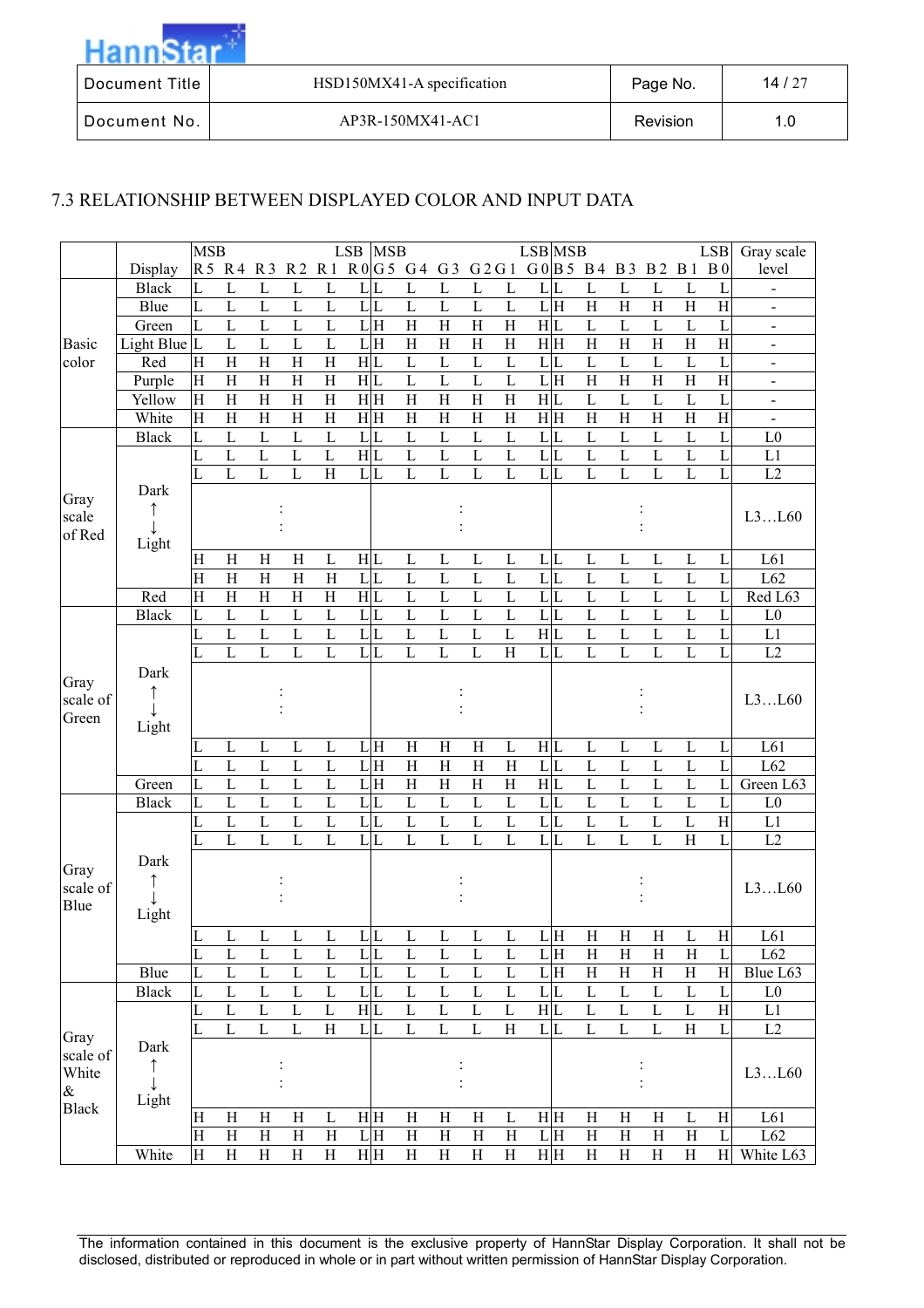| Document Title | HSD150MX41-A specification | Page No. | 15/27 |
|----------------|----------------------------|----------|-------|
| Document No.   | AP3R-150MX41-AC1           | Revision | 1.0   |

# 7.4 PIXEL FORMAT

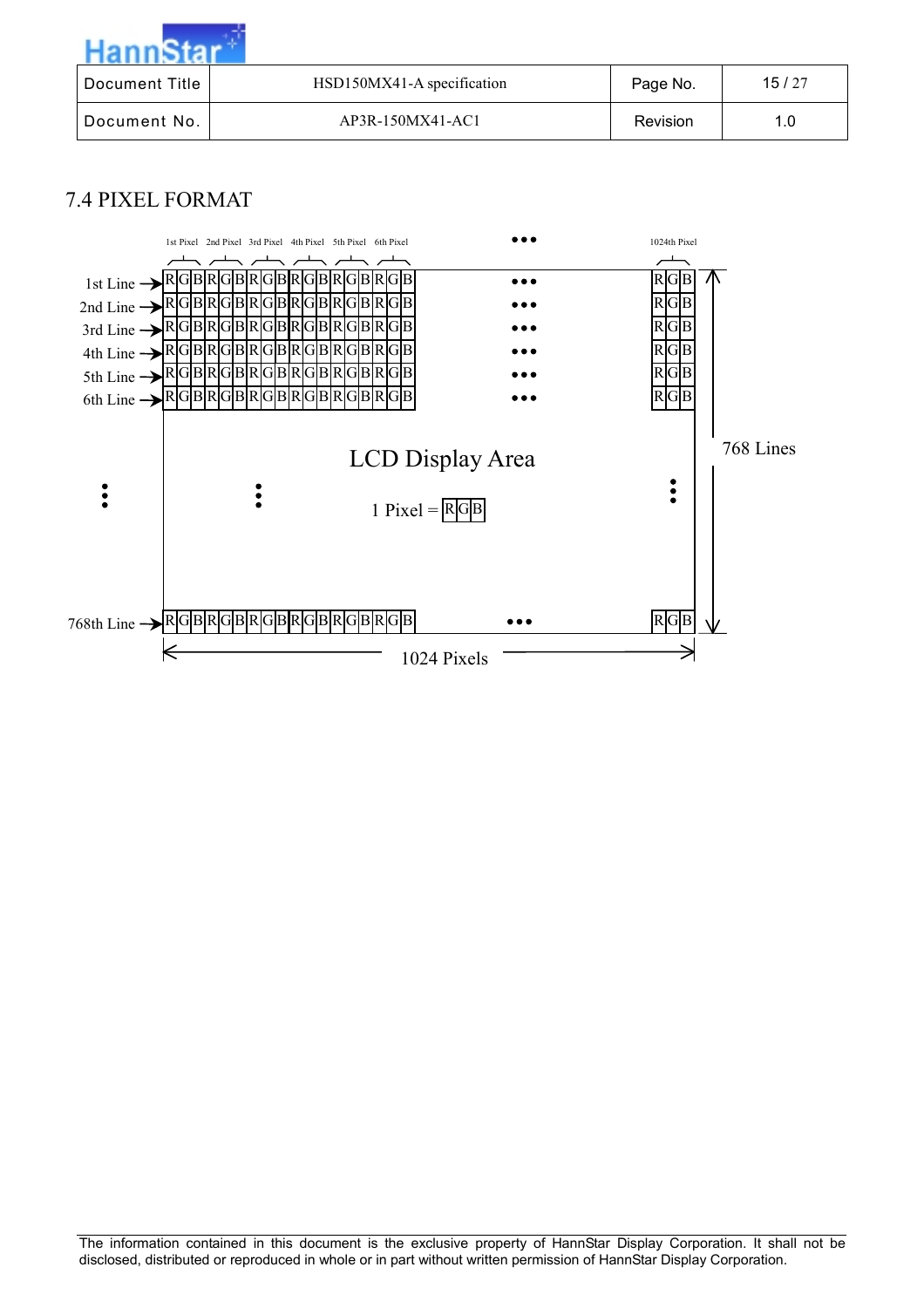| Hanns          |                            |          |       |
|----------------|----------------------------|----------|-------|
| Document Title | HSD150MX41-A specification | Page No. | 16/27 |
| Document No.   | AP3R-150MX41-AC1           | Revision | 1.0   |

# **8. INTERFACE TIMING** 1)2)3)4)5)6)

|  |  | 8.1 Timing Parameters (DE Mode) |  |  |  |  |
|--|--|---------------------------------|--|--|--|--|
|--|--|---------------------------------|--|--|--|--|

| Item                           | Symbol         | Min.           | Typ.            | Max.           | Unit    | Remarks |
|--------------------------------|----------------|----------------|-----------------|----------------|---------|---------|
| Frame period                   | t1             | $778\times t3$ | $806 \times t3$ | 860×t3         |         | 1) 5)   |
|                                |                |                | 16.67           |                | ms      |         |
| Vertical display               | t2             | $768\times t3$ | $768\times t3$  | $768\times t3$ |         | 1)      |
| term <sup>1</sup>              |                |                | 15.8            |                | ms      |         |
| One line                       | t3             | 590×t5         | $672 \times t5$ | $700\times t5$ |         | 1) 5)   |
| scanning time <sup>1) 5)</sup> |                |                | 20.68           |                | $\mu$ s |         |
| Horizontal                     | t4             | $512\times t5$ | $512\times t5$  | $512\times t5$ |         | 1)      |
| display term <sup>1)</sup>     |                |                | 15.76           |                | ns      |         |
| Clock period $5$               | t <sub>5</sub> | 25.00          | 30.77           |                | ns      |         |
| Clock low time                 | t6             | 9              |                 |                | ns      |         |
| Clock high time                | t7             | 9              |                 |                | ns      |         |
| Data setup time                | t8             | $\overline{2}$ |                 |                | ns      |         |
| Data hold time                 | t9             | 5              |                 |                | ns      |         |

Note 1) Refer to TIMING CHART at page 17 & 18.

- Note 2) In case of using the long frame period, the deterioration of display quality, noise etc. may be occurred.
- Note 3) When ENAB is fixed to "L" level after NCLK input, the panel is displayed as black. However, a flicker may be occurred on the display. When ENAB is fixed to "H" level after NCLK input, the panel will be damaged.
- Note 4) Do not fix NCLK to "H" or "L" level while the  $V_{DD}$  (+3.3V) is supplied. If NCLK is fixed to "H" level or "L" level for certain period while the  $V_{\text{DD}}$  (+3.3V) is supplied, the panel may be damaged.
- Note 5) Do not change t1 and t3 values in the operation. When t1 or t3 is changed, the panel is displayed as black.
- Note 6) Please adjust LCD operating signal timing and FL driving frequency, to optimize the display quality. There is a possibility that flicker is observed by the interference of LCD operating signal timing and FL driving condition (especially driving frequency).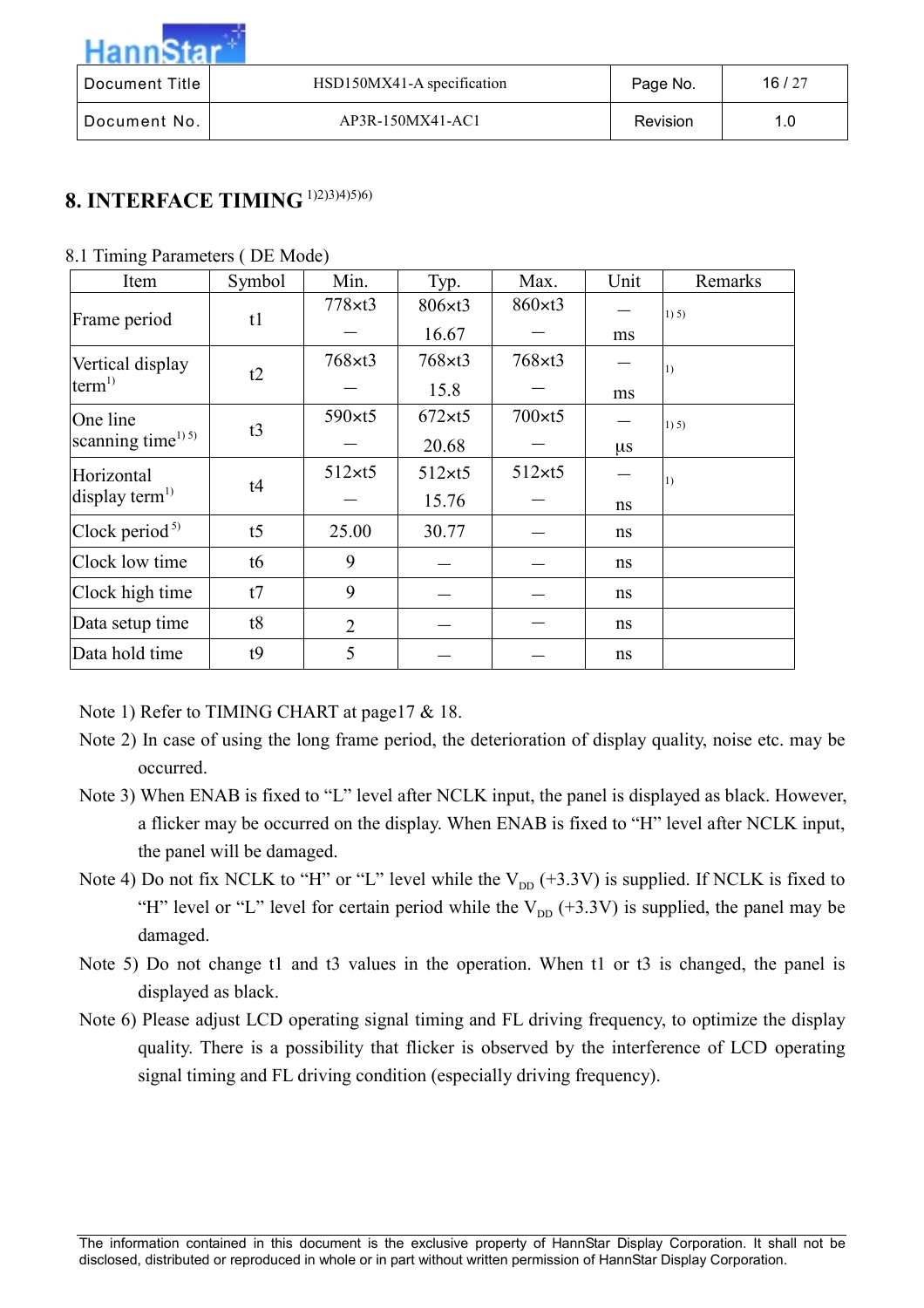| Document Title | HSD150MX41-A specification | Page No. | 17/27 |
|----------------|----------------------------|----------|-------|
| Document No.   | AP3R-150MX41-AC1           | Revision | 1.0   |

#### 8.2 Timing Diagram of Interface Signal (DE mode)



The information contained in this document is the exclusive property of HannStar Display Corporation. It shall not be disclosed, distributed or reproduced in whole or in part without written permission of HannStar Display Corporation.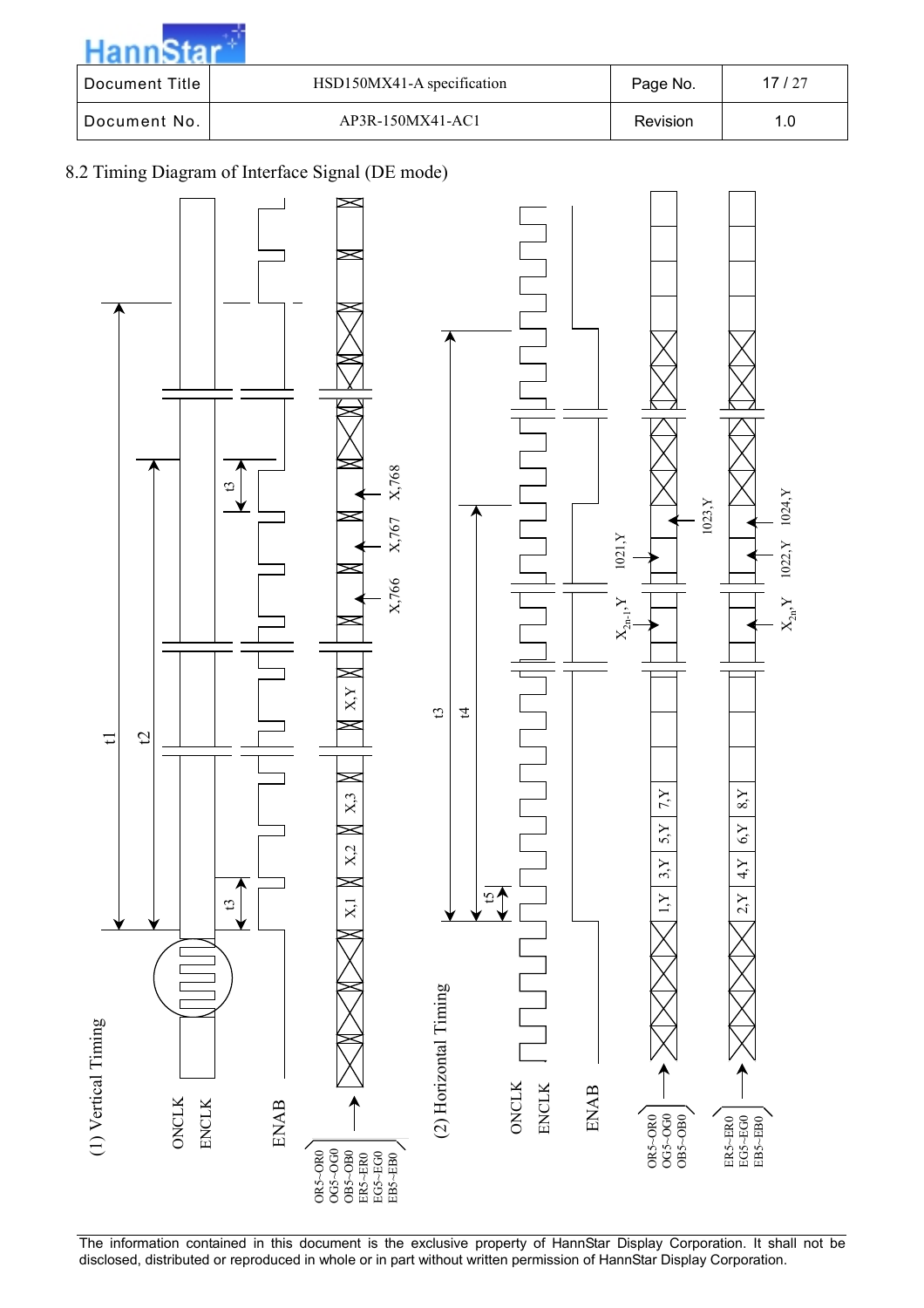

The information contained in this document is the exclusive property of HannStar Display Corporation. It shall not be disclosed, distributed or reproduced in whole or in part without written permission of HannStar Display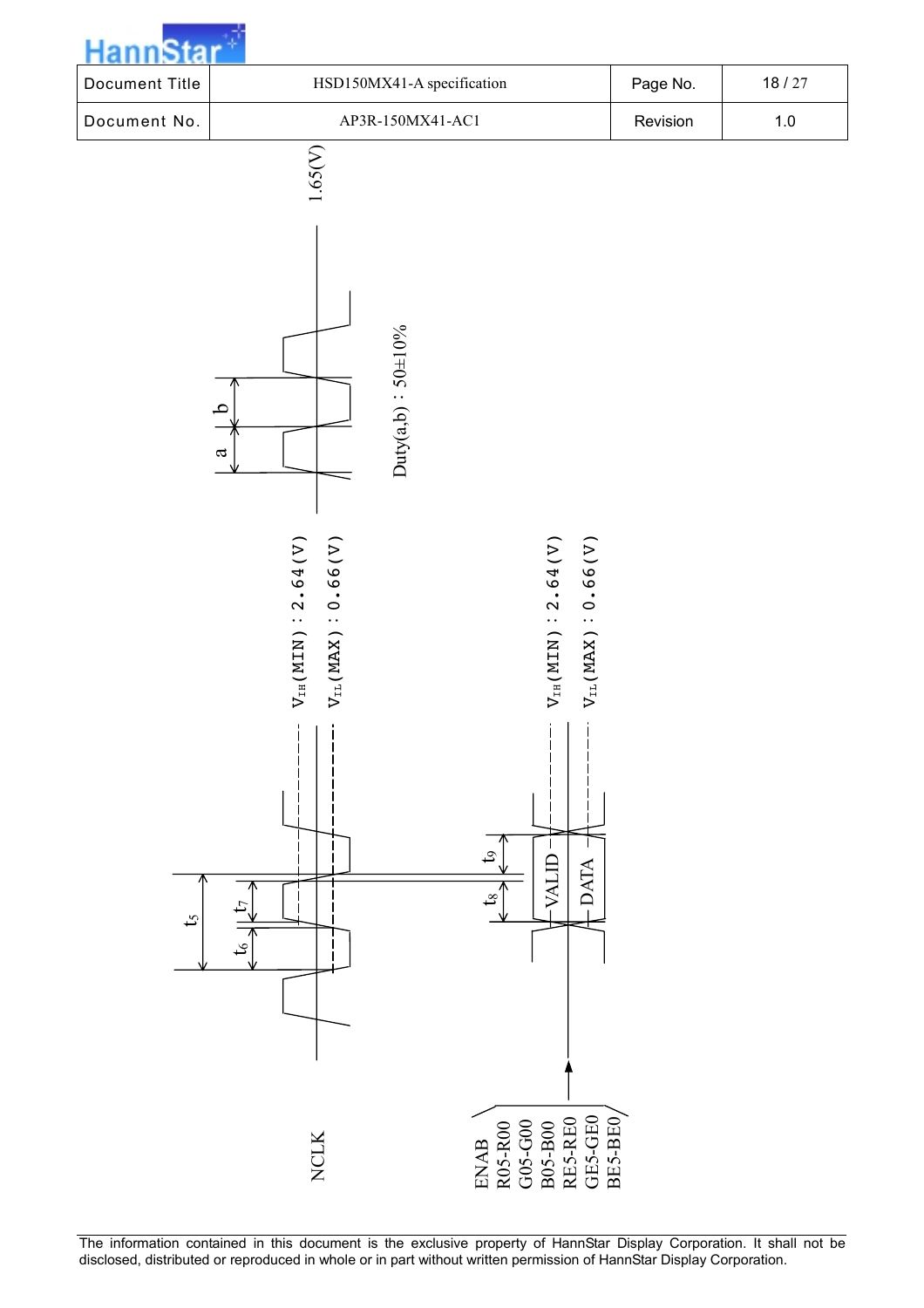| Hann           |                            |          |       |
|----------------|----------------------------|----------|-------|
| Document Title | HSD150MX41-A specification | Page No. | 19/27 |
| Document No.   | AP3R-150MX41-AC1           | Revision | 1.0   |

#### 8.3 Power ON/OFF Sequence



| Item           | Min. | Typ. | Max. | Unit | Remark |
|----------------|------|------|------|------|--------|
| Τ1             |      |      | 10   | msec |        |
| ⊥ு             |      |      | 50   | msec |        |
|                |      |      | 50   | msec |        |
| T <sub>4</sub> |      |      |      | sec  |        |
| T5             | 200  |      |      | msec |        |
|                | 200  |      |      | msec |        |

#### Note

- (1) The supply voltage of the external system for the module input should be the same as the definition of  $V_{DD}$ .
- (2) Apply the lamp volatge within the LCD operation range. When the back-light turns on before the LCD operation or the LCD truns off before the back-light turns off, the display may momentarily become white.
- (3) In case of  $V_{DD}$  = off level, please keep the level of input signal on the low or keep a high impedance.
- (4) T4 should be measured after the module has been fully discharged between power off and on period.
- (5) Interface signal shall not be kept at high impedance when the power is on.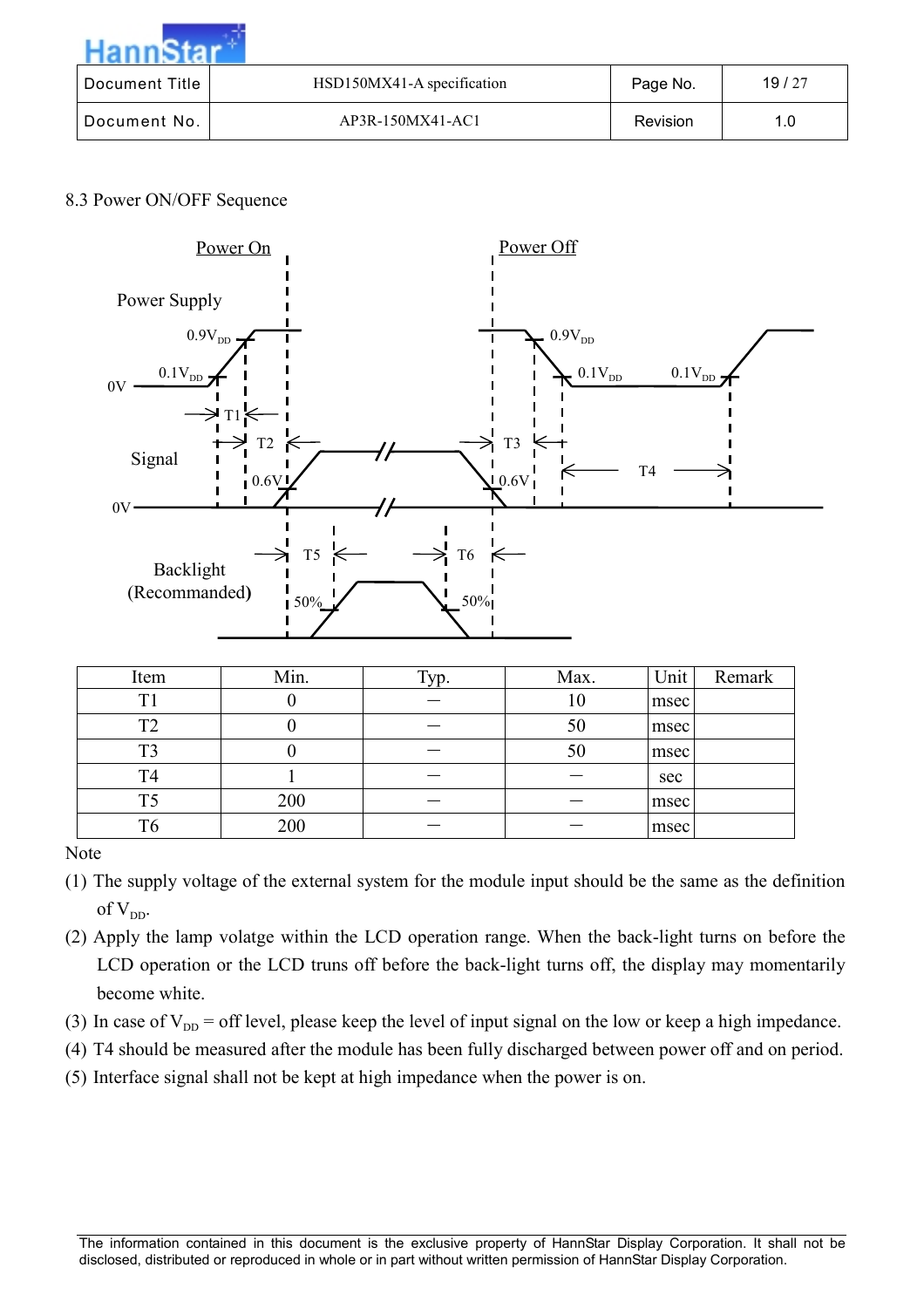**Hann**Star Document Title | HSD150MX41-A specification | Page No. | 20/27 Document No. | AP3R-150MX41-AC1 Revision | 1.0

# **9. OUTLINE DIMENSION** Unit : mm

### (1)Front view outline



The information contained in this document is the exclusive property of HannStar Display Corporation. It shall not be disclosed, distributed or reproduced in whole or in part without written permission of HannStar Display Corporation.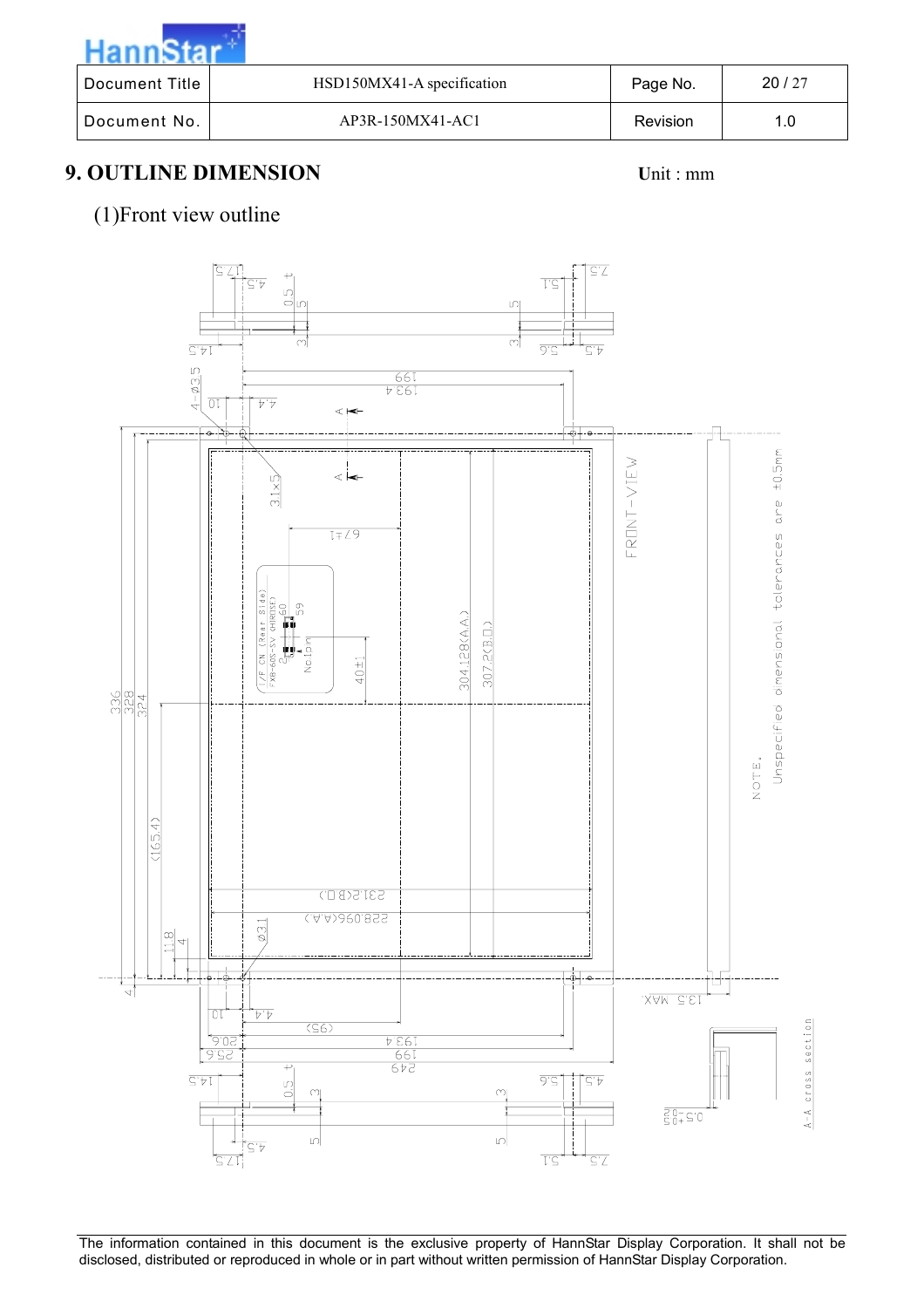| Document Title | HSD150MX41-A specification | Page No. | 21/27 |
|----------------|----------------------------|----------|-------|
| Document No.   | AP3R-150MX41-AC1           | Revision | 1.0   |

(2)Back view outline dimension

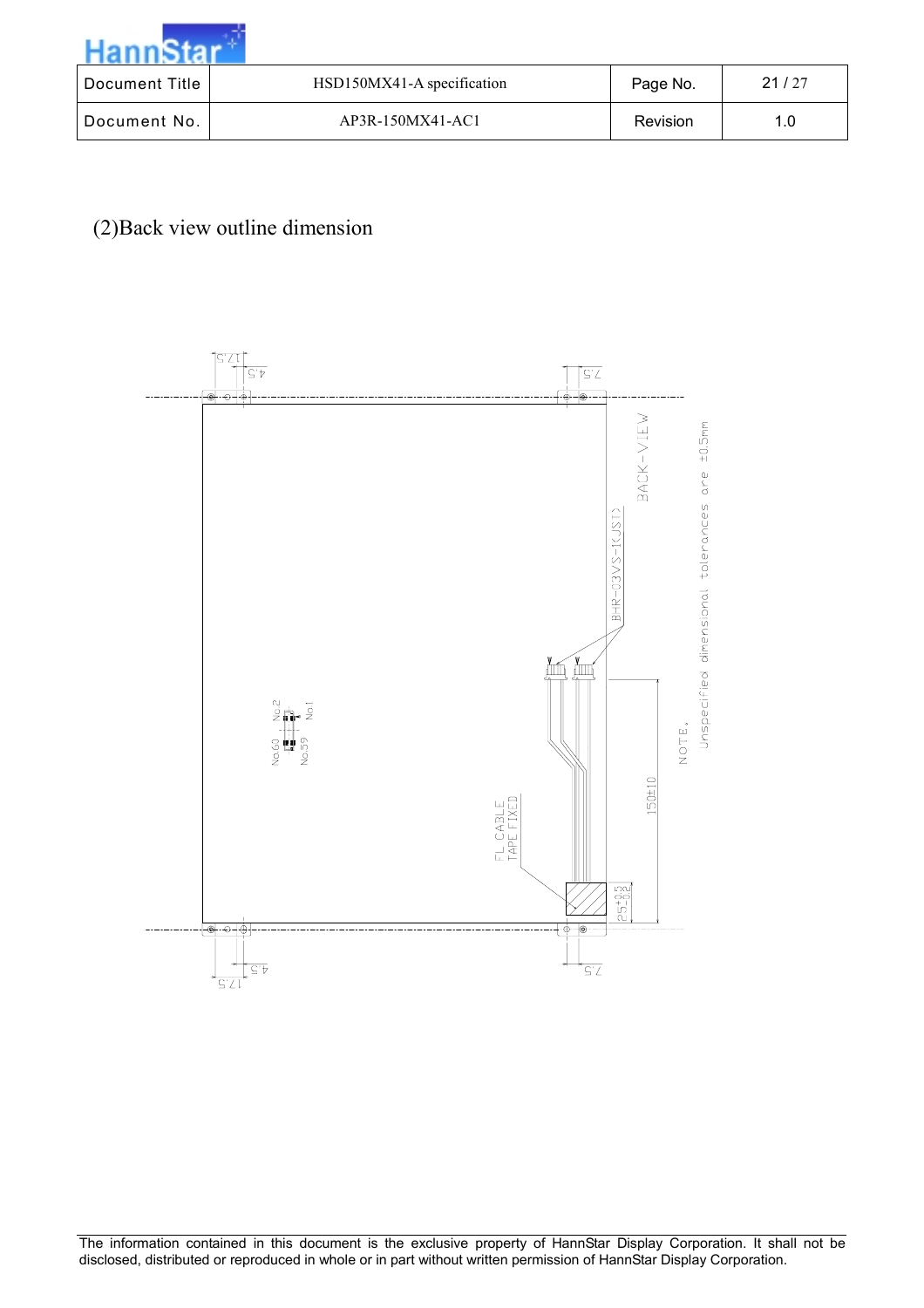| $H$ ann $\sim$        |                            |          |       |
|-----------------------|----------------------------|----------|-------|
| <b>Document Title</b> | HSD150MX41-A specification | Page No. | 22/27 |
| Document No.          | AP3R-150MX41-AC1           | Revision | 1.0   |

# **10. LOT MARK**

10.1 lot mark



code 1,2,3,4,5,6: HannStar internal flow control code.

code 7: production location.

code 8: production year.

code 9: production month.

code 10,11,12,13,14,15: serial number.

#### Note(1) production year

| Year | 999 | 2000 | 2001 | 2002 | 2003 | 2004 | 2005 | 2006 | 2007 | 2008 |
|------|-----|------|------|------|------|------|------|------|------|------|
| Mark |     |      |      | -    |      |      |      |      |      |      |

#### Note(2) production month

| Month | Jan. | Feb.   Mar.   Apr.   May   Jun.   Jul.   Aug.   Sep.   Oct.   Nov.   Dec. |  |  |  |  |  |
|-------|------|---------------------------------------------------------------------------|--|--|--|--|--|
| Mark  |      |                                                                           |  |  |  |  |  |

#### 10.2 location of lot mark

(1) The label is attached to the backside of the LCD module.

(2) This is subject to change without prior notice.



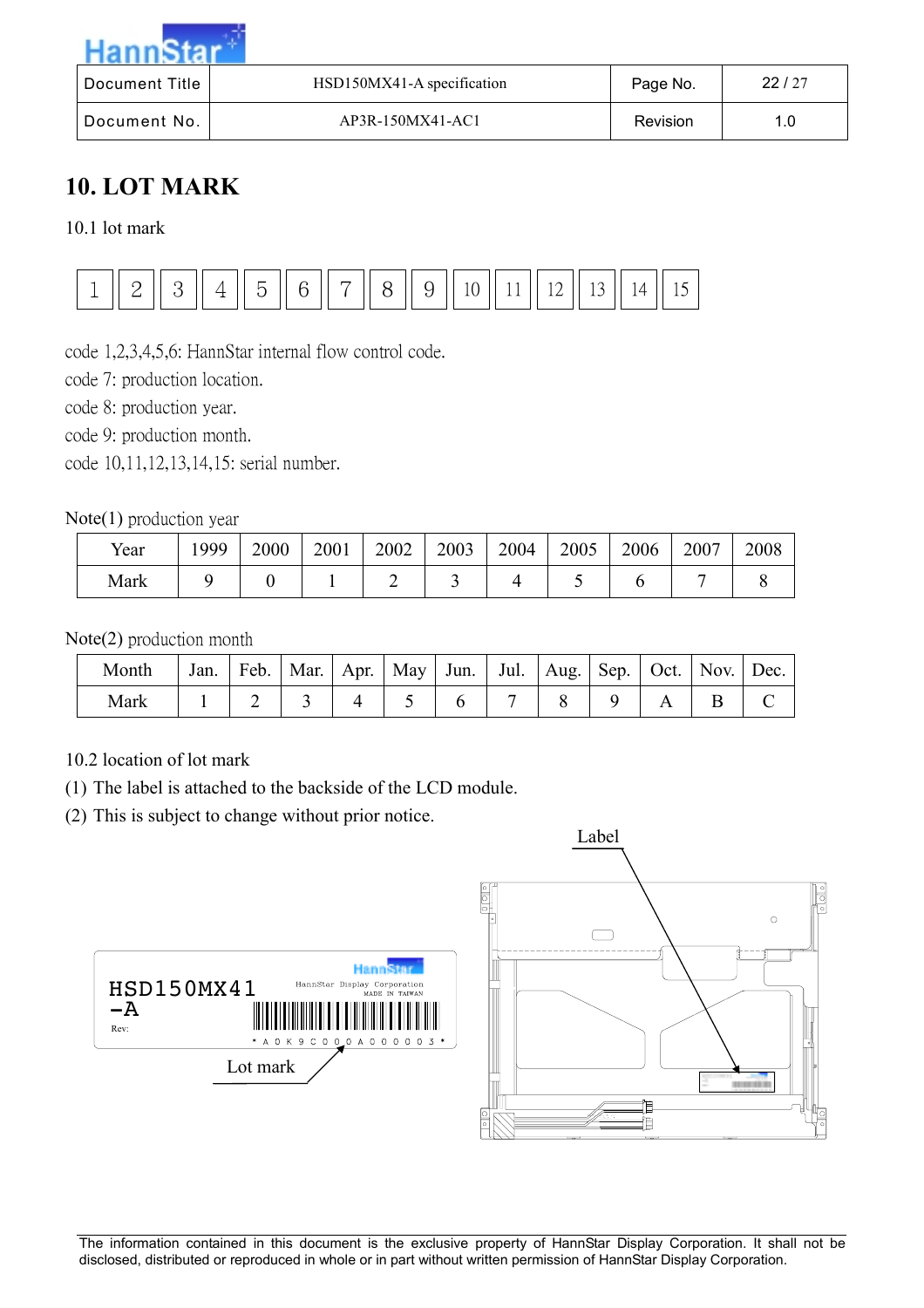| Document Title | HSD150MX41-A specification | Page No. | 23/27 |
|----------------|----------------------------|----------|-------|
| Document No.   | AP3R-150MX41-AC1           | Revision | 1.0   |

# **11. GENERAL PRECAUTION**

#### (1) USE RESTRICTION

This product is not authorized for use in life supporting systems, aircraft navigation control systems, military systems and any other application where performance failure could be lifethreatening or otherwise catastrophic.

#### (2) DISASSEMBLING OR MODIFICATION

Do not disassemble or modify the module. It may damage sensitive parts inside LCD module, and may cause scratches or dust on the display. HannStar does not warrant the module, if customers disassemble or modify the module.

#### (3) BREAKAGE OF LCD PANEL

- (3.1) If LCD panel is broken and liquid crystal spills out, do not ingest or inhale liquid crystal, and do not contact liquid crystal with skin.
- (3.2) If liquid crystal contacts mouth or eyes, rinse out with water immediately.
- (3.3) If liquid crystal contacts skin or cloths, wash it off immediately with alcohol and rinse thoroughly with water.
- (3.4) Handle carefully with chips of glass that may cause injury , when the glass is broken.

#### (4) ELECTRIC SHOCK

- (4.1) Disconnect power supply before handling LCD module.
- (4.2) Do not pull or fold the CCFL cable.
- (4.3) Do not touch the parts inside LCD modules and the fluorescent lamp's connector or cables in order to prevent electric shock.

#### (5) ABSOLUTE MAXIMUM RATINGS AND POWER PROTECTION CIRCUIT

- (5.1) Do not exceed the absolute maximum rating values, such as the supply voltage variation, input voltage variation, variation in parts' parameters, environmental temperature, etc., otherwise LCD module may be damaged.
- (5.2) Please do not leave LCD module in the environment of high humidity and high temperature for a long time.
- (5.3) It's recommended to employ protection circuit for power supply.

#### (6) OPERATION

- (6.1) Do not touch, push or rub the polarizer with anything harder than HB pencil lead.
- (6.2) Use fingerstalls of soft gloves in order to keep clean display quality, when persons handle the LCD module for incoming inspection or assembly.

The information contained in this document is the exclusive property of HannStar Display Corporation. It shall not be disclosed, distributed or reproduced in whole or in part without written permission of HannStar Display Corporation.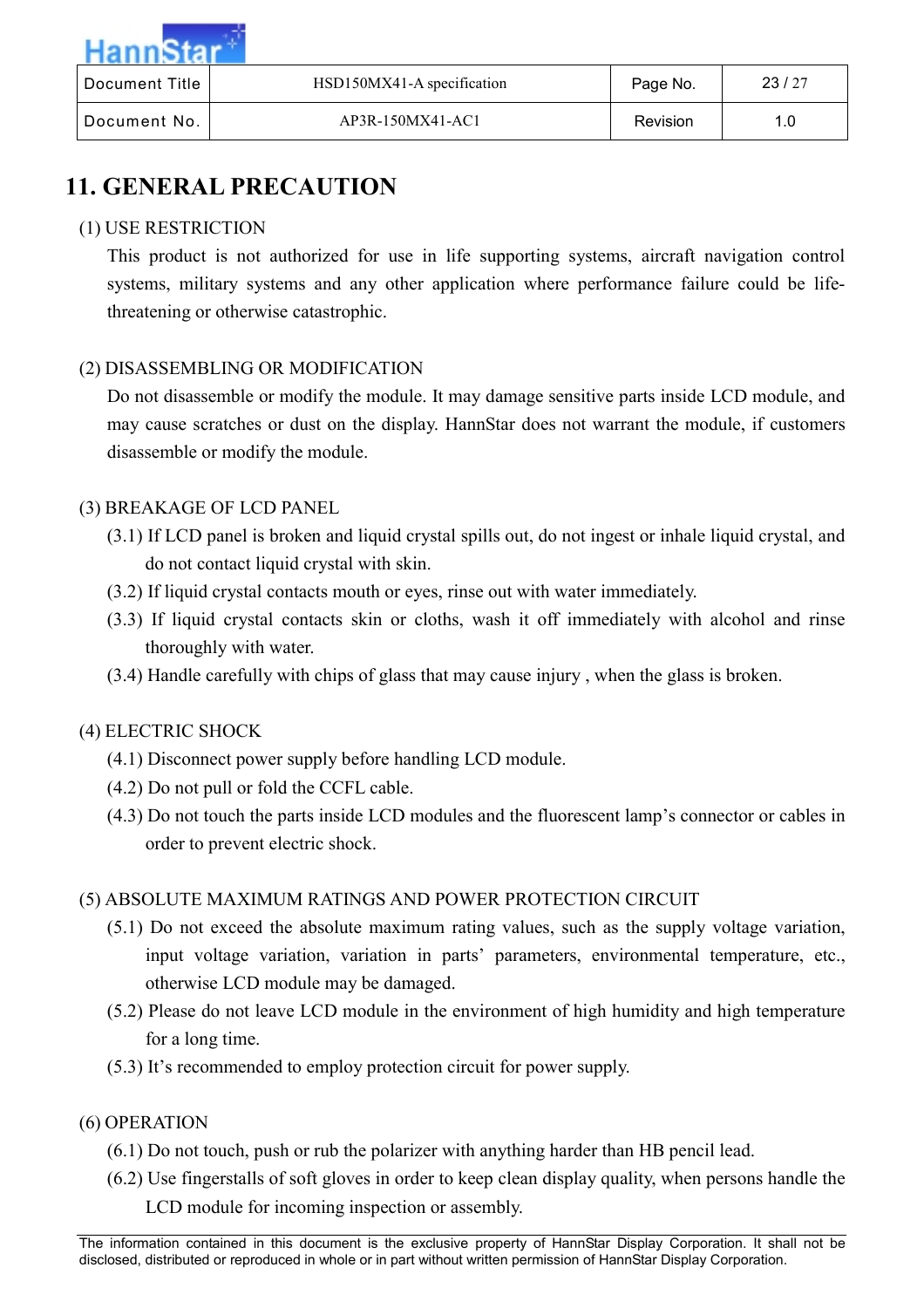| Hanne          |                            |          |       |
|----------------|----------------------------|----------|-------|
| Document Title | HSD150MX41-A specification | Page No. | 24/27 |
| Document No.   | AP3R-150MX41-AC1           | Revision | 1.0   |

- (6.3) When the surface is dusty, please wipe gently with absorbent cotton or other soft material.
- (6.4) Wipe off saliva or water drops as soon as possible. If saliva or water drops contact with polarizer for a long time, they may causes deformation or color fading.
- (6.5) When cleaning the adhesives, please use absorbent cotton wetted with a little petroleum benzine or other adequate solvent.

#### (7) Mechanism

Please mount LCD module by using mouting holes arranged in four corners tightly.

#### (8) STATIC ELECTRICITY

- (8.1) Protection film must remove very slowly from the surface of LCD module to prevent from electrostatic occurrence.
- (8.2) Because LCD module use CMOS-IC on circuit board and TFT-LCD panel, it is very weak to electrostatic discharge. Please be careful with electrostatic discharge. Persons who handle the module should be grounded through adequate methods.

#### (9) STRONG LIGHT EXPOSURE

The module shall not be exposed under strong light such as direct sunlight. Otherwise, display characteristics may be changed.

#### (10) DISPOSAL

When disposing LCD module, obey the local environmental regulations.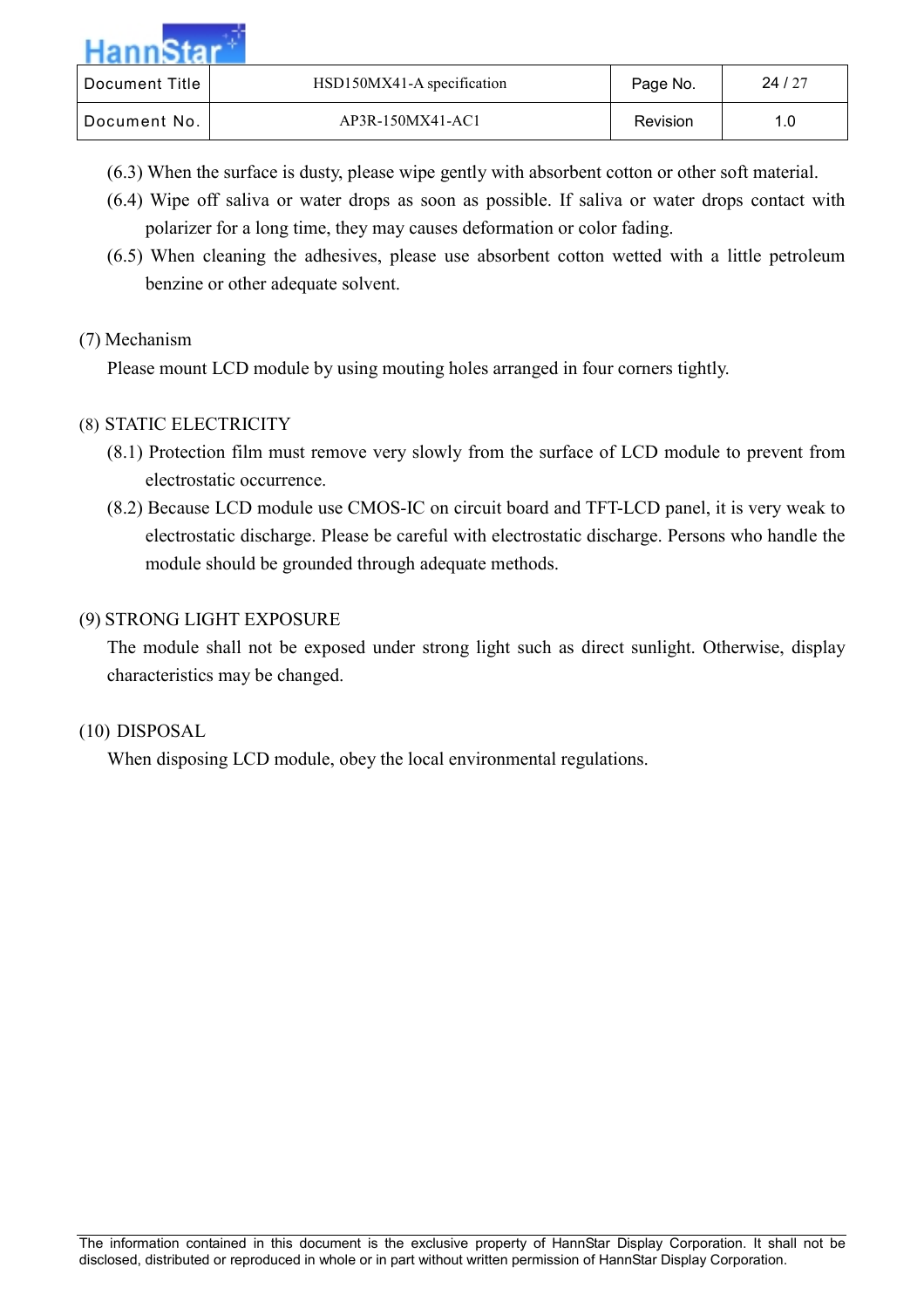| $H$ ann $\sim$ |                            |          |       |
|----------------|----------------------------|----------|-------|
| Document Title | HSD150MX41-A specification | Page No. | 25/27 |
| Document No.   | AP3R-150MX41-AC1           | Revision | 1.0   |

# **12. VISUAL INSPECTION SPECIFICATION**

Inspection condition is as followings

- -Viewing distance is approximately 15-50 cm
- -Viewing angle is normal to the LCD panel
- -Ambient temperature is in the room temperature
- -Ambient illumination is 300~500 Lux
- -Bright dot is defined as visible through 5% ND filter

|                          | Defect type                          | Criteria                               |
|--------------------------|--------------------------------------|----------------------------------------|
| Visual defect            | Dark/Bright Spot                     | $0.2$ mm $\leq D \leq 0.5$ mm          |
|                          | Circular Foreign Material            | $N \leq 7$                             |
|                          | <b>Bright or Dark Line</b>           | $0.05$ mm $\leq W \leq 0.2$ mm         |
| D: diameter              | Foreign Material                     | 0.3 mm $\leq L \leq 3$ mm, N $\leq 5$  |
| N: number                | Polarizer/Linear Scratch             | $0.01$ mm $\leq W \leq 0.2$ mm         |
| W: horizontal width      |                                      | 1.0 mm $\leq L \leq 10$ mm, N $\leq 5$ |
| L: vertical high         |                                      | Average $D \leq 0.5$ mm                |
|                          | Polarizer-Bubble/Peeling             | $N \leq 6$                             |
|                          | Maximum Allowable Defect             |                                        |
|                          | Count All Types                      | $N \leq 7$                             |
| <b>Electrical defect</b> | <b>Bright Dot Random</b>             | $N \leq 7$                             |
|                          | Bright Dot – Green                   | $N \leq 4$                             |
|                          | Bright Dot- 2 Adjacent               | $N \leq 2$                             |
| N: number                | Dark Dots-Random                     | $N \leq 7$                             |
|                          | Dark Dots- 2 Adjacent                | $N \leq 3$                             |
|                          | Dark Dots-3 or More Adjacent         | $N = 0$                                |
|                          | <b>Total Bright and Dark Dots</b>    | $N \leq 10$                            |
|                          | Minimum Distance Between Bright Dots | $15 \text{ mm}$                        |
|                          | Minimum Distance Between Dark Dots   | $5 \text{ mm}$                         |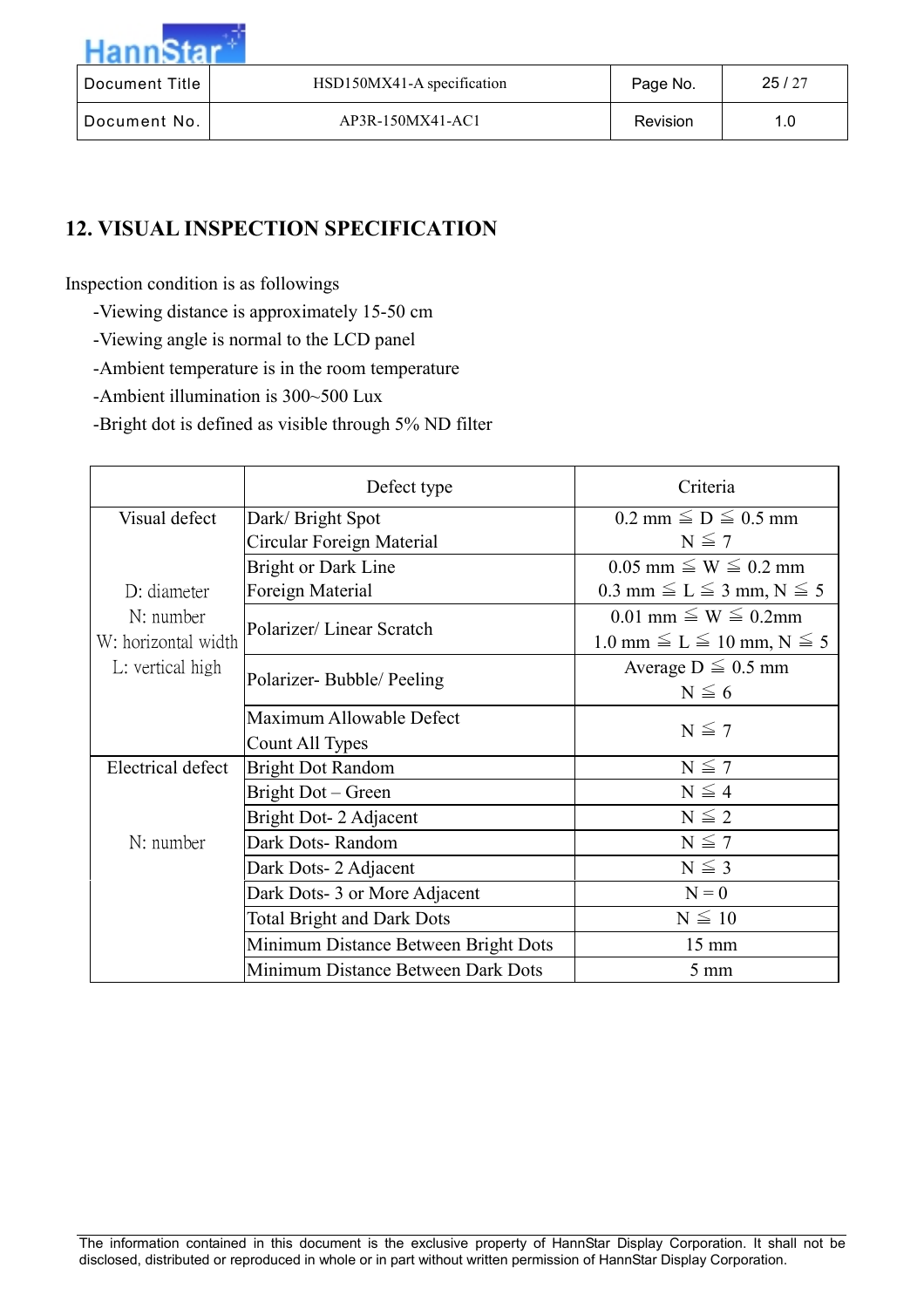| Hanne          |                            |          |       |
|----------------|----------------------------|----------|-------|
| Document Title | HSD150MX41-A specification | Page No. | 26/27 |
| Document No.   | AP3R-150MX41-AC1           | Revision | 1.0   |

### Note(1)Bright dot defect description

-Two adjacent



# Note(2)Dark dot defect description

-Two adjacent



# Note(3)Dark dot defect description

-Three adjacent